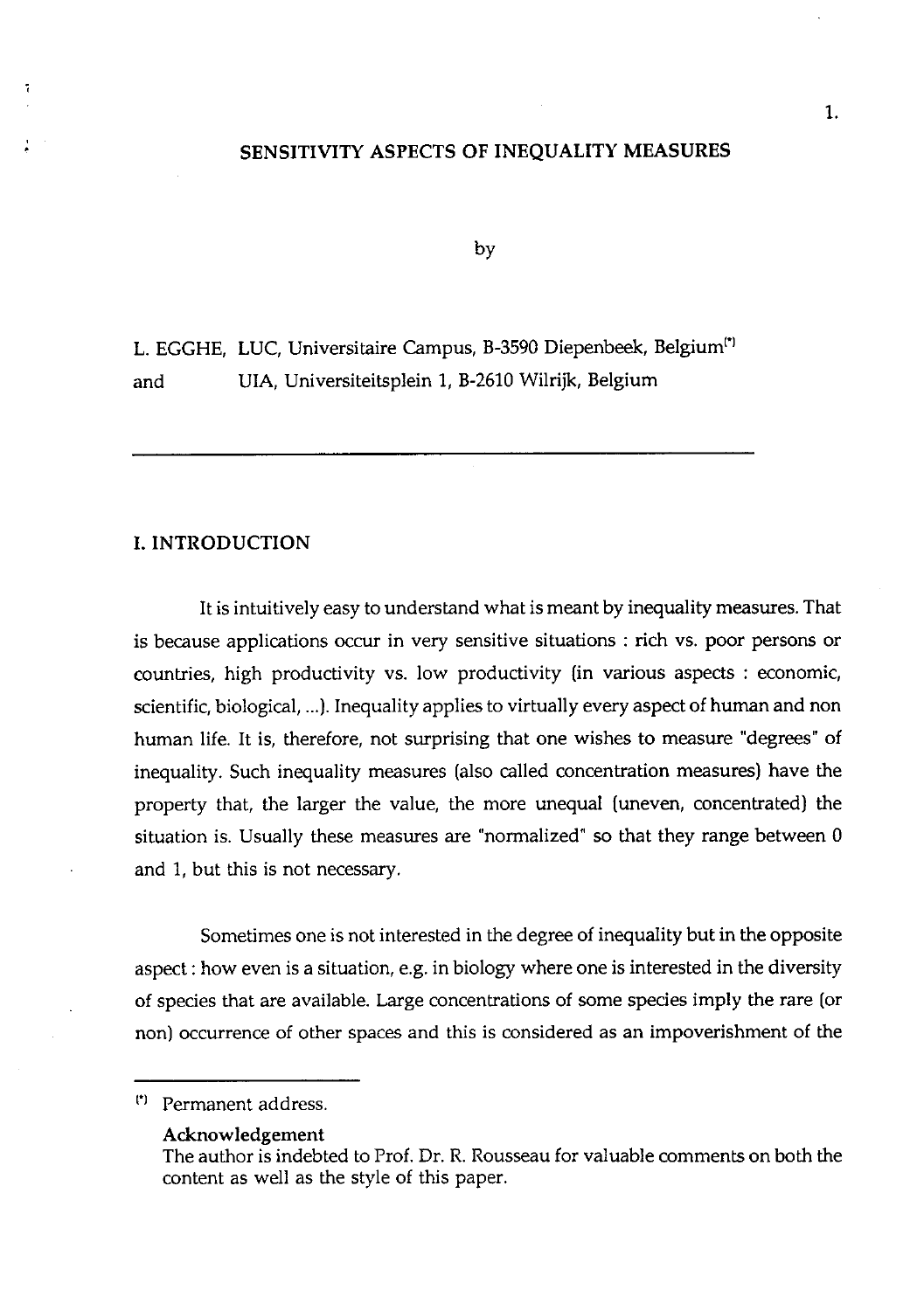situation. However, a special theory on evenness measures or diversity measures is only needed of one wants to study specific problems in specific domains of the sciences (e.g. in biodiversity studies). General aspects of these evenness measures indeed follow immediately from the analogue ones of concentration measures. Indeed, let f be a concentration measure bounded by e.g. 0 and 1. Then it is intuitively clear that

$$
g = 1 - f \tag{1}
$$

is an evenness measure (e.g. the most concentrated situation gives  $f = 1$  and hence  $g = 0$  and the most even situation gives  $f = 0$  and hence  $g = 1$ .

Therefore we will limit ourselves mainly to the study of concentration measures, also because in computer science and technology and in information theory, it is far more important to study inequality than to study equality. The intuitive reason for this is clear : the more unequal a situation is the better we can exploit this in order to optimise certain situations. Let us give an example : the more unequal symbols or words occur in a "text" the better this text can be compressed by giving the shorter codes (e.g. binary codes) to these symbols or words that occur most. An example of application is the Huffman compression technique, which we will discuss briefly in the context of entropy.

Unequal situations are often encountered in information sciences : only a few scientists are prolific (publish a lot) but many publish little; a scientific discipline has only a few "top journals" while many journals occasionally publish in this direction. In linguistics, computer sciences and information sciences one has the law of Zipf stating that the occurrence of words in a text (the tokens as one says in linguistics) is inversely proportional to the rank of this word ("type" in linguistics) (rank according to the occurrence of this word in the text).

Unequal situations can be explained by studying probabilistic properties such as the so-called "Success Breeds Success" principle that states (simplifying) that prolific sources have a higher probability to produce a new item than less prolific ones. In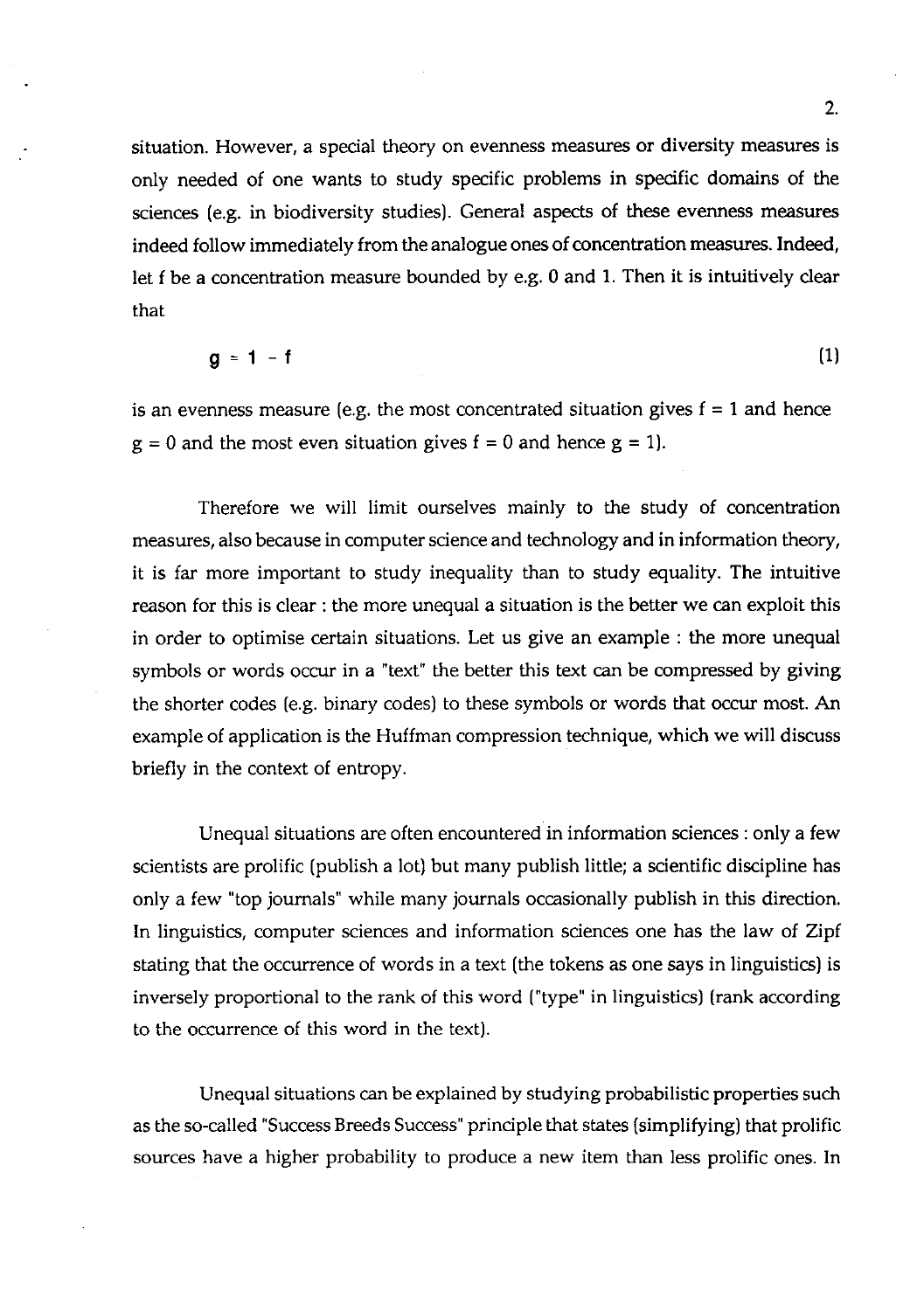this article we do not go into these probabilistic aspects : we limit our attention to the problem "how to measure inequality".

For more on these probabilistic aspects of inequality we refer the reader to [I], [2] and references therein.

#### 11. PRINCIPLES OF INEQUALITY

# **A.** Basic Principles

In the sequel we will use the terminology of sources that produce items (e.g. words and their uses in texts, authors producing publications, etc...). We want to measure the degree of inequality i.e. the degree of the differences in production quantities of these sources. In this connection one could mention the so-called 80/20 rule which states : 20 % of the most prolific sources produce 80 % of all items. Of course, in general other numbers might occur. It is clear that a 90/10 result gives a more concentrated situation than a 80/20 result while a 70/25 result is more even. Not directly comparable with 80/20 is e.g. a 90/30 result. We will go into this further on.

These "generalized" 80/20 rules will be encountered in the sequel as an application of our more general framework in which we want to produce a single number that measures concentration (rather than two as above).

Let us fix some notation. Let N be the total number of sources. For source  $i \in \{1,...,N\}$ , denote by x<sub>i</sub> its production  $(x_i \in \mathbb{R}^+)$ . It is clear that a concentration measure must be a function of the N-tuple  $(x_1,...,x_N)$ , preferably with positive values.

 $f: (x_1,...,x_n) \rightarrow f(x_1,...,x_n) \in \mathbb{R}^+$ .

We will assume (although it is not strictly necessary) that the values of f are bounded, i.e. min f and max f exist in R. Most commonly these are 0 and 1 and it will be **clear**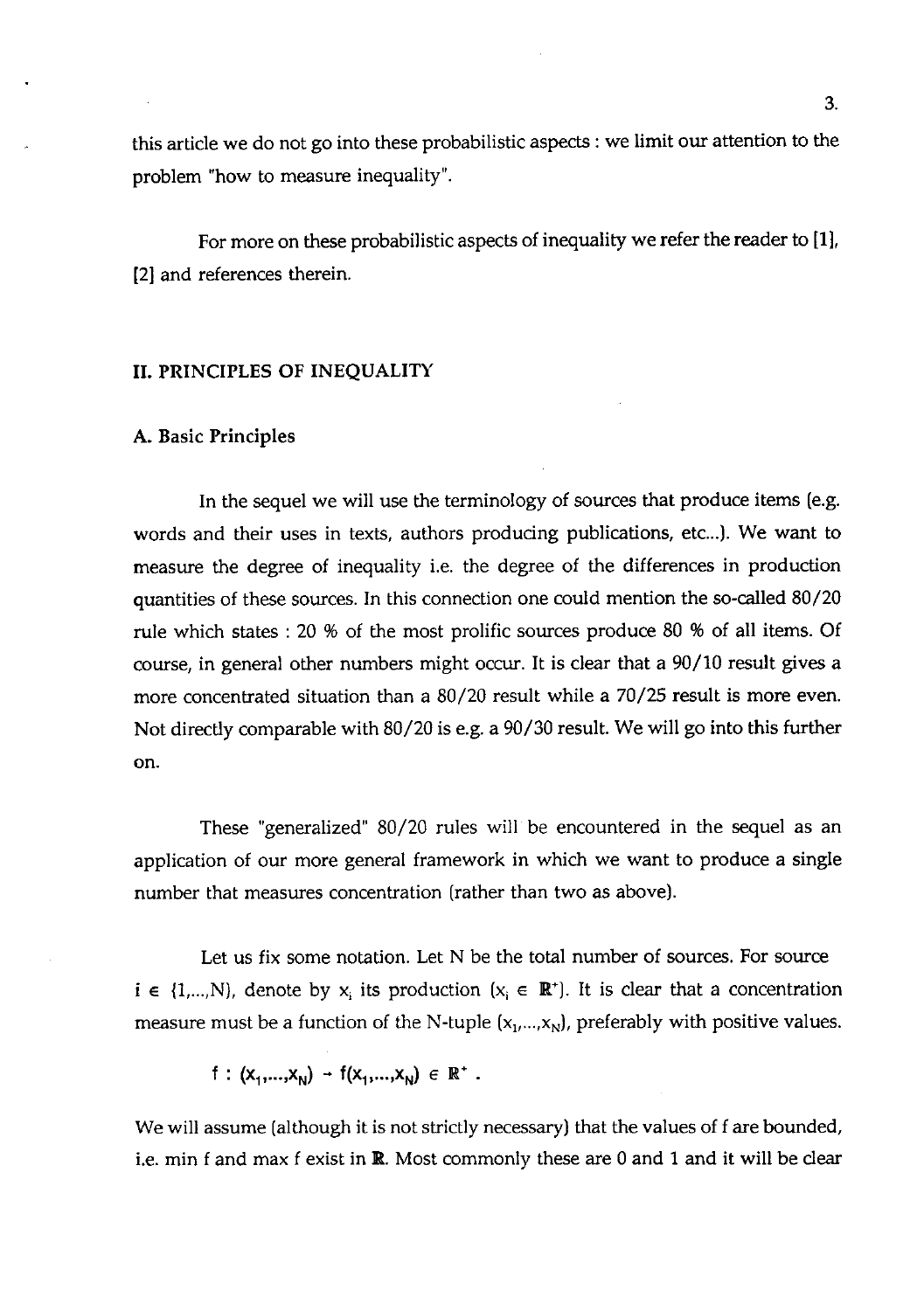from the sequel that any good bounded concentration measure can be transformed into one where min  $f = 0$  and max  $f = 1$ . These situations must occur in the following cases. Let  $X = (x, 0, ..., 0)$ , i.e. one source (here the first one) produces everything  $(x \in \mathbb{R}^+)$ , then  $f(X) = 1$ . In the other extreme, if  $Y = (y,y,...,y)$   $(y \in \mathbb{R}^+)$ , i.e. all sources produce the same quantity y, then  $f(Y) = 0$ . We will call this principle  $(Z)$ :

$$
f(x,0,...,0) = 1
$$
 (2)

(or, more generally, max  $f(X)$ , where the maximum is taken over all  $X = (x_1,...,x_N)$ **N**  such that  $\sum_{i=1}^n X_i = X$ and

$$
f(y,y,...,y) = 0 \tag{3}
$$

(or, more generally, min  $f(X)$ , where the minimum is taken over all  $X = (x_1,...,x_N)$ **N**  for which  $\sum_{i=1}^n x_i = Ny$ , hence  $\overline{X} = y$ , where  $\overline{X}$  denotes the average of the values  $X_1,...,X_N$ ).

The next principle is called the "Permutation Invariance" and is denoted by (P). It states that concentration is not a labeled property, i.e. the concentration value is not changed if e.g. names of persons are interchanged. Formulated exactly we state : for every  $(x_1,...,x_N)$  and every permutation  $\pi$ 

$$
\pi : \{1,2,...,N\} \rightarrow \{1,2,...,N\}
$$

of the numbers  $1, \ldots, N$ , we have that

$$
f(x_1,...,x_N) = f(x_{\pi(1)},...,x_{\pi(N)})
$$
 (4)

Concentration measures should be "normalized" w.r.t. the total production **<sup>N</sup>**  $\sum_{i=1}$   $X_i$ . Indeed, we need e.g. to compare the concentration of words in texts and this comparison may not be dependent on the size of the text : independent on the size of the database one should indeed be able to determine the optimal compression technique. It is even so that the size of a database is not always known or at least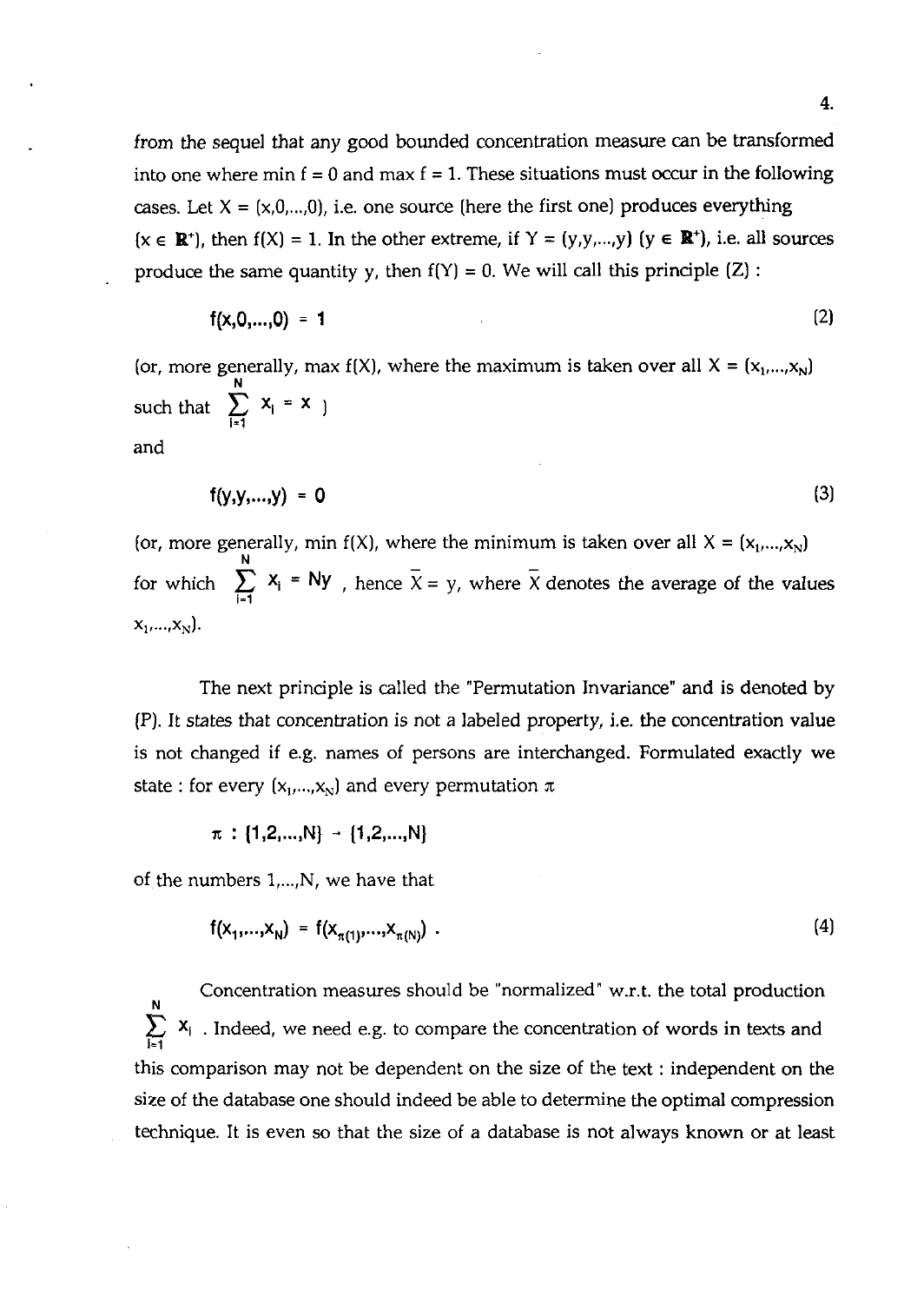cannot be predicted e.g. when considering the growth of such databases. An example from econometrics also illustrates this principle very clearly : concentration must be independent from the units, e.g. when measuring wealth, the value of f must be independent of the used currency (U.S. Dollars, yen, Pound, Euro, ...). This principle is called "Scale Invariance", (S) : for every  $(x_1,...,x_N)$  and every  $c > 0$ ,

$$
f(cx_1,...,cx_N) = f(x_1,...,x_N) .
$$
 (5)

Last but not least, at the real heart of concentration theory, it should be a fact that "if one takes away from the poor and gives it to the rich, inequality (concentration must increase". For evident reasons this principle is called the "Transfer Principle", (T) : for every  $(x_1,...,x_N)$  and if i,j  $\in \{1,...,N\}$  are such that  $x_i \le x_i$ , and if  $0 < h \le x_i$  then

$$
f(x_1,...,x_i-h,...,x_j+h,...,x_N) > f(x_1,...,x_j,...,x_j,...,x_N)
$$
 (6)

(h is the amount that is taken away from the "poorer" source i and given to the "richer" source j). This is a very natural principle. It also includes several other ones such as

Principle (R) : if the richest gets richer, inequality increases : for every  $(x_1,...,x_N)$ , if  $x_i = \max \{x_1,...,x_N\}$  and if there exists a  $k \neq i$  such that  $x_k \neq 0$  then, for every  $h > 0$ 

$$
f(x_1,...,x_i+h,...,x_N) > f(x_1,...,x_i,...,x_N) . \tag{7}
$$

Principle (N) : the principle of the nominal increase : for every  $(x_1,...,x_N)$  where not all  $x_i$  are equal, and every  $h > 0$ :

$$
f(x_1+h,...,x_N+h) < f(x_1,...,x_N) \tag{8}
$$

All these principles are in accordance with our intuitive feeling about inequality. Of course, independent of all these priniciples, one is not yet sure that such functions f exist. That they exist (abundantly) will be clear in the sequel. As said  $(T) \Rightarrow (R)$  and  $(T) \Rightarrow (N)$ . Therefore we only consider the set of principles :

 $\overline{a}$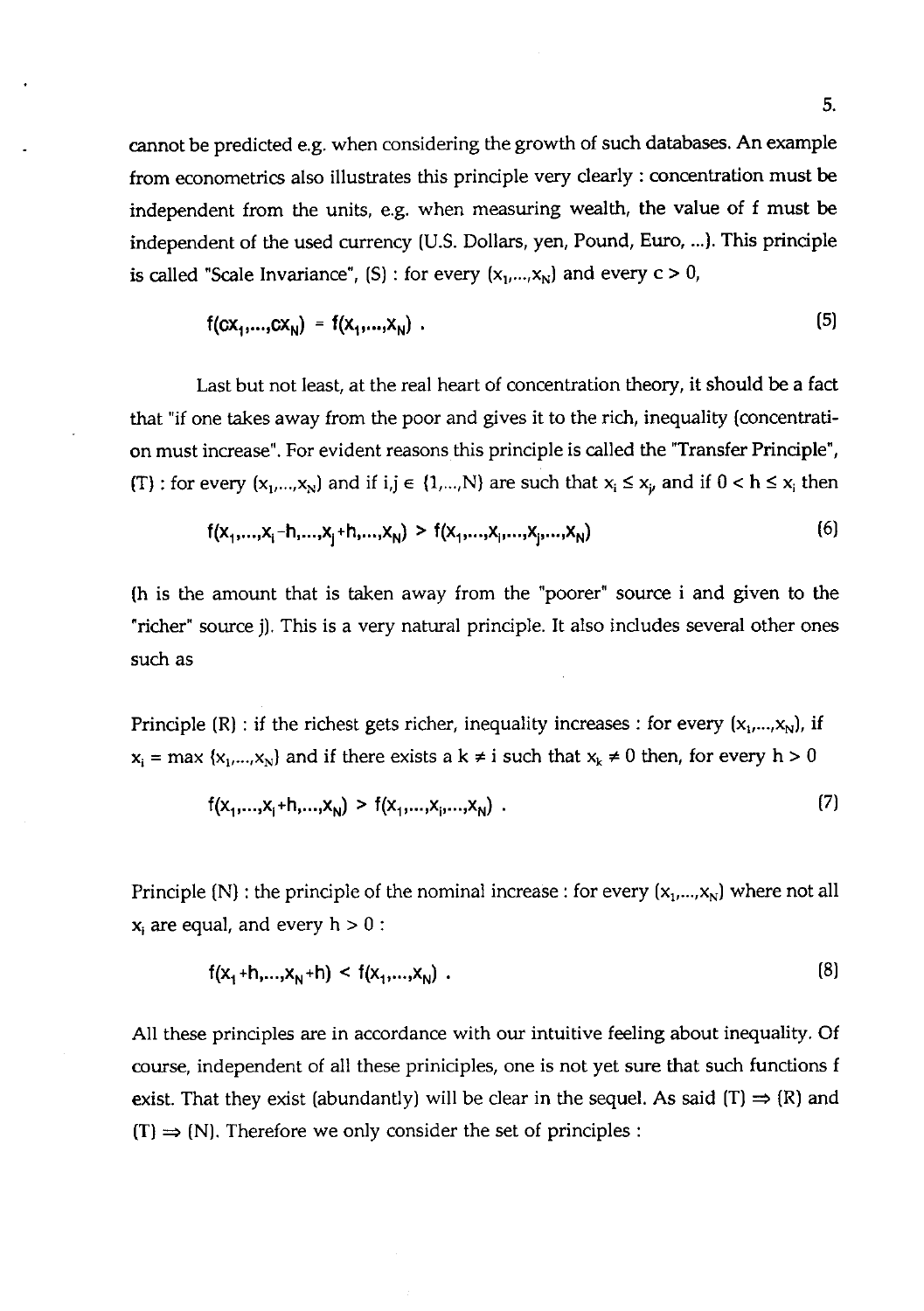(B) = {
$$
(Z)
$$
, (P), (S), (T)}

and consider (B) as a minimum requirement for a good concentration measure. Further refinements of principle (T) will lead to finer requirements for concentratioin measures and hence to a reduction of their quantity. This will be the main purpose of this survey article : feeling the sensitivity of concentration measures w.r.t. diverse transfer principles such as (T).

### B. The Lorenz Curve and Lorenz Order

The Lorenz curve and order are two of the most important findings in contemporary mathematics with basic applications in concentration theory. The concept is simple and beautiful. Let us consider one situation  $X = (x_1,...,x_N)$ : N sources where source i has a production of  $x_i$  items. Consider the "normalized" vector

$$
A_X = (a_1,...,a_N)
$$

where, for every  $i = 1,...,N$ 

$$
\mathbf{a}_i = \frac{\mathbf{x}_i}{\sum_{k=1}^N \mathbf{x}_k} \tag{10}
$$

Then consider the set of points

$$
\left(\frac{i}{N}, \sum_{j=1}^{i} a_j\right) \tag{11}
$$

i.e. the cumulative fraction of the items in the first i sources. Let us suppose that X is decreasing (if it is not a rearrangement of the coordinates in  $X$  will yield a decreasing vector, still called  $X$ ). In this case, by interconnecting the points in (11), and linking the first point with (0,O) yields a concavely increasing polygonal curve. For example, Fig.1 shows the Lorenz curve for the vector  $X = \{1,4,3,10\}$ , rearranged as to yield a decreasing vector (10,4,3,1). We could, of course, also consider increasing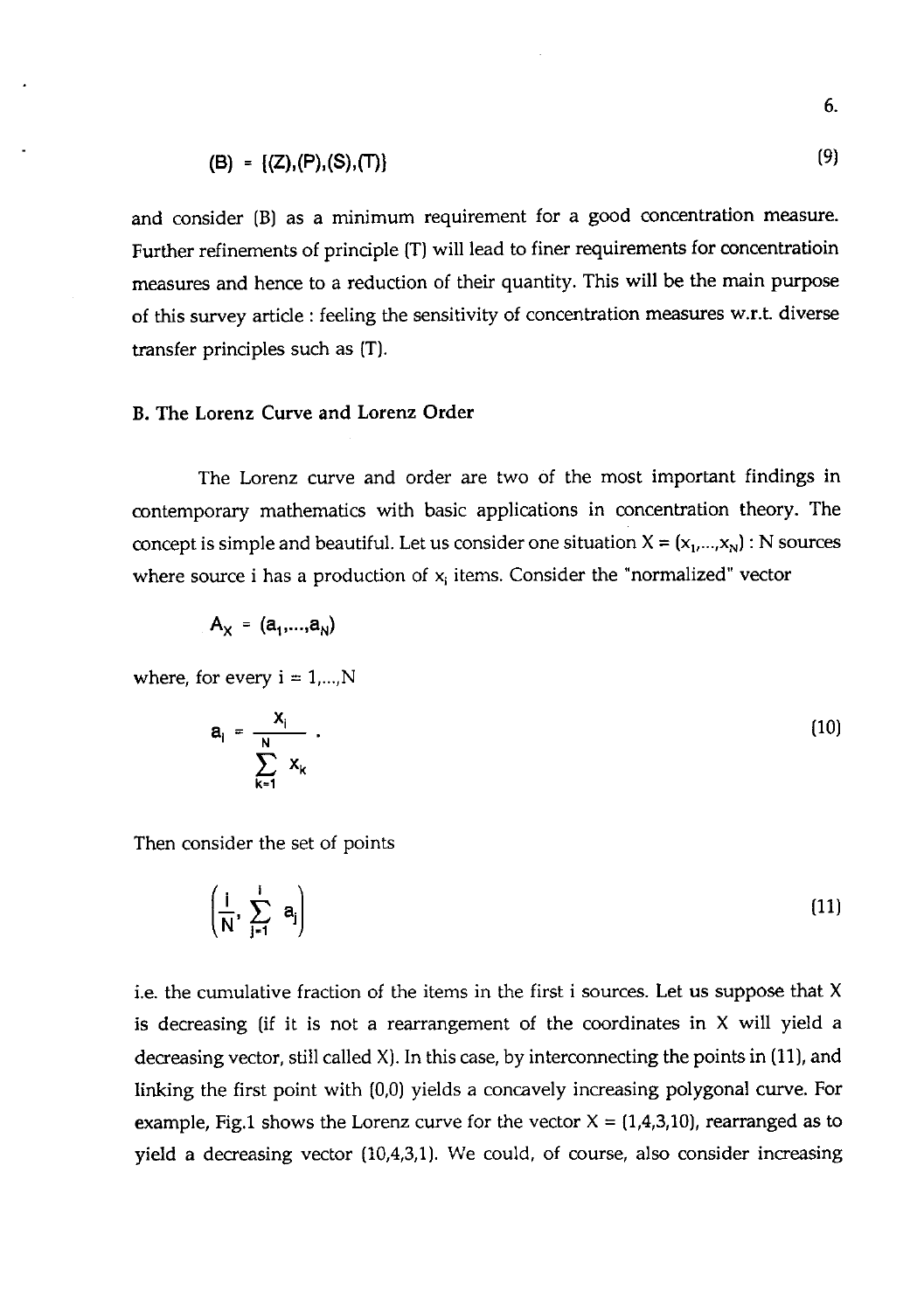vectors. In this case our Lorenz curve is convexely increasing, being the mirror image of the first one over the diagonal (connecting (0,O) and (1,l)) of the unit square.



The Lorenz curve of the vector  $X = (1,4,3,10)$ 

That the Lorenz curve has something to offer to concentration theory is already clear from its very definition. It contains all applicable forms of the so-called 80/20-rule. Indeed, every vertical line indicates an abscis x which corresponds with an ordinate y given by the Lorenz curve. Hence a 100 y/100 x-rule is obtained and this for every value of  $x \in [0,1]$ .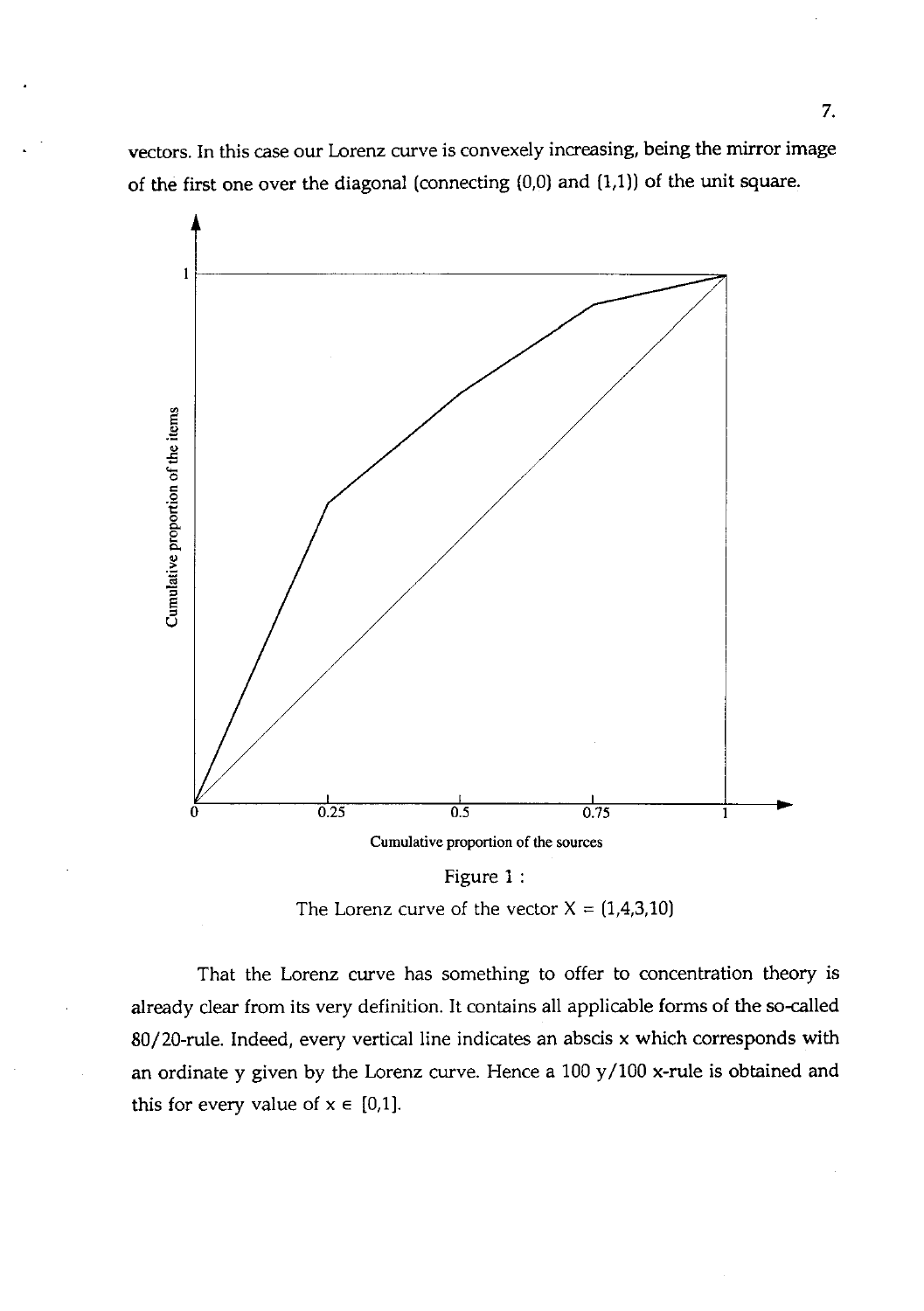In informetrics one has the so-called Bradford curves (cf.[1]). They are nothing else than the Lorenz curves but where the fractions are replaced by their counts (i.e. **I**  i versus  $\sum_{i} x_i$  ) and where the ordinates are given in a logarithmic scale. The use 1'1 of these so-called semi-logarithmic scales yielded additional information on the type of bibliography (here sources are journals and items are the articles in these journals) under study. For more on this we refer the reader to [I].

We are now in a position to introduce the Lorenz order between two vectors  $X = (x_1,...,x_N)$  and  $X' = (x'_1,...,x'_N)$ . We suppose that both X and X' are decreasing and that

$$
\sum_{i=1}^{N} x_{i} = \sum_{i=1}^{N} x_{i}.
$$

Then we say that X' dominates X, in notation  $X \sim X'$  or  $X' \succ X$  if

$$
\sum_{i=1}^{j} \mathbf{x}_{i} \leq \sum_{i=1}^{j} \mathbf{x}'_{i}
$$
 (12)

for every  $j = 1,..., N-1$ . Since

$$
\sum_{i=1}^N x_i = \sum_{i=1}^N x'_i
$$

(12) is also valid for  $j = N$ . Because of this equality and by (10) we have now that X  $\prec$  X' if and only if the Lorenz curve of X is always below the one of X', i.e. the Lorenz curve of X never intersects the one of X'. The order expressed by  $\prec$  (a partial order) is called the Lorenz order.

The Lorenz order is very important in mathematics e.g. in the study of convex function inequalities, geometric inequalities, combinatorial analysis and matrix theory. For more on this see **[3].** The importance for the topic discussed in this article will become apparent from the next definition and theorem.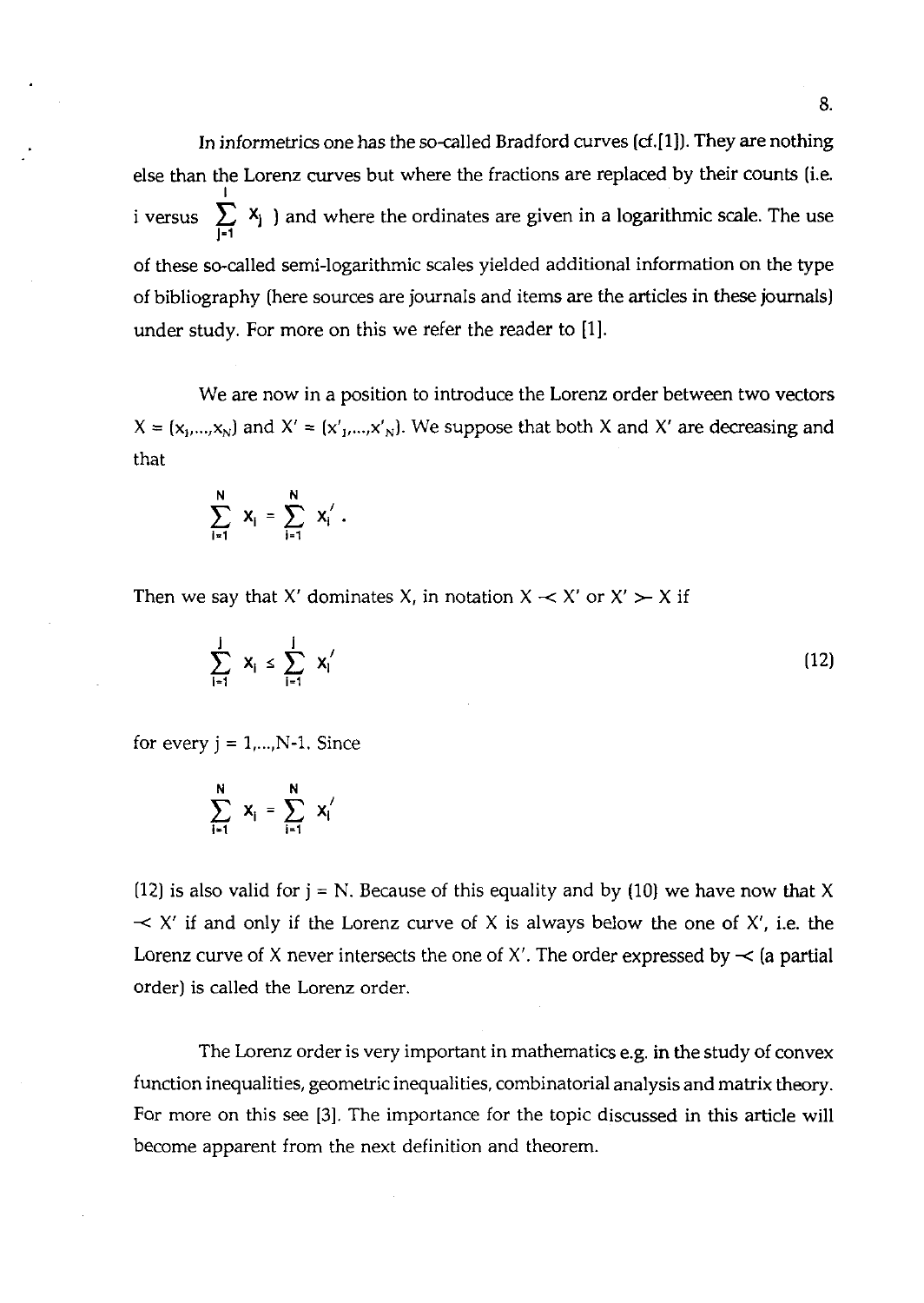Let f be a function as above. We say that f satisfies principle (L) if it satisfies principles (Z), (P) and (S) and whenever  $X = (x_1,...,x_N) \sim X' = (x'_1,...,x'_N)$  and  $X \neq X'$ we have

$$
f(X) < f(X') \tag{13}
$$

Functions for which  $X \sim X'$  implies  $f(X) \le f(X')$  are sometimes called Schur convex functions.

## Theorem : (L) is equivalent with (B).

In words, the preservation by f of the Lorenz dominance order is equivalent with the transfer principle. The transfer principle was hinted at by Pigou **([4])** in 1912 but was first exactly described by Dalton in 1920 **([5]).** The Lorenz curve was introduced in [6] in 1905. The Lorenz order was introduced (as notation and terminology) by Hardy, Littlewood and Polya in [7]. It is therefore a bit surprising to state that the above theorem was essentillay known (of course in other terminology) by Muirhead in 1903, see  $[8]$  and also  $[9]$ .

The above theorem offers a geometric "visualisation" of what is required of a good concentration measure. It summarizes in one graph and one notation  $\left\{ \prec \right\}$  of what more or less concentration is all about.

Of course all the definitions and results mentioned so far are empty if we cannot give concrete examples of good inequality measures.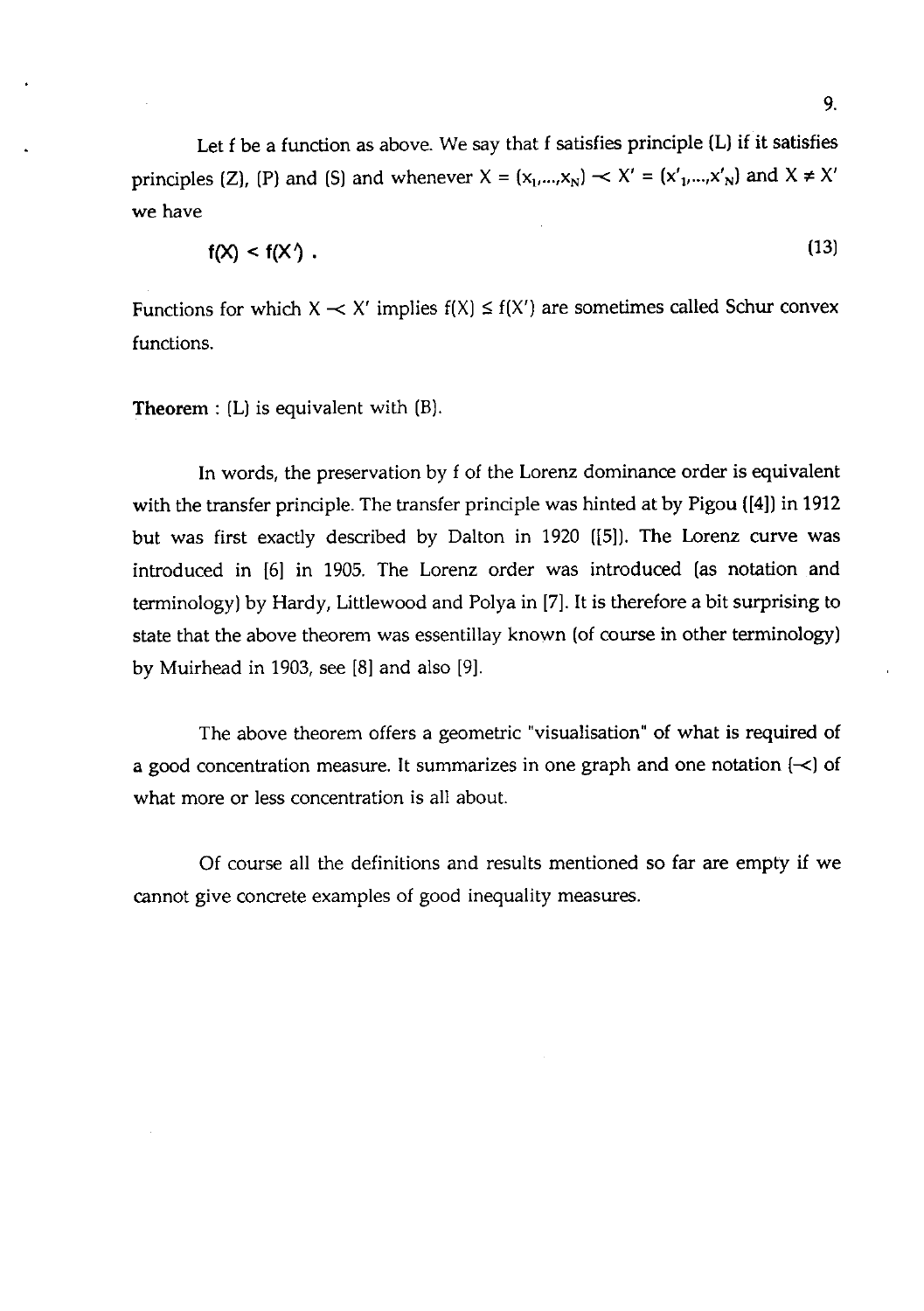#### 111. CONCENTRATION MEASURES

Let  $X = (x_1,...,x_N)$  be an arbitrary vector.

# A. The coefficient of variation V

This is the most well-known concentration measure. This measure V is defined as the quotient of the standard deviation **o** of X and of the average (mean)  $\mu$  of X:

$$
V = \frac{\sigma}{\mu} \quad . \tag{14}
$$

Recall that

$$
\mu = \frac{1}{N} \sum_{i=1}^{N} x_i
$$

and that

$$
\sigma^2 = \frac{1}{N} \sum_{i=1}^N (x_i - \mu)^2 = \frac{1}{N} \sum_{i=1}^N x_i^2 - \mu^2.
$$

# B. The Yule characteristic K

This measure is derived from V :

$$
K = \frac{V^2}{N} \quad . \tag{15}
$$

The measure is used in linguistics.

# C. Pratt's measure and the Gini index

We suppose here that  $X$  is decreasing.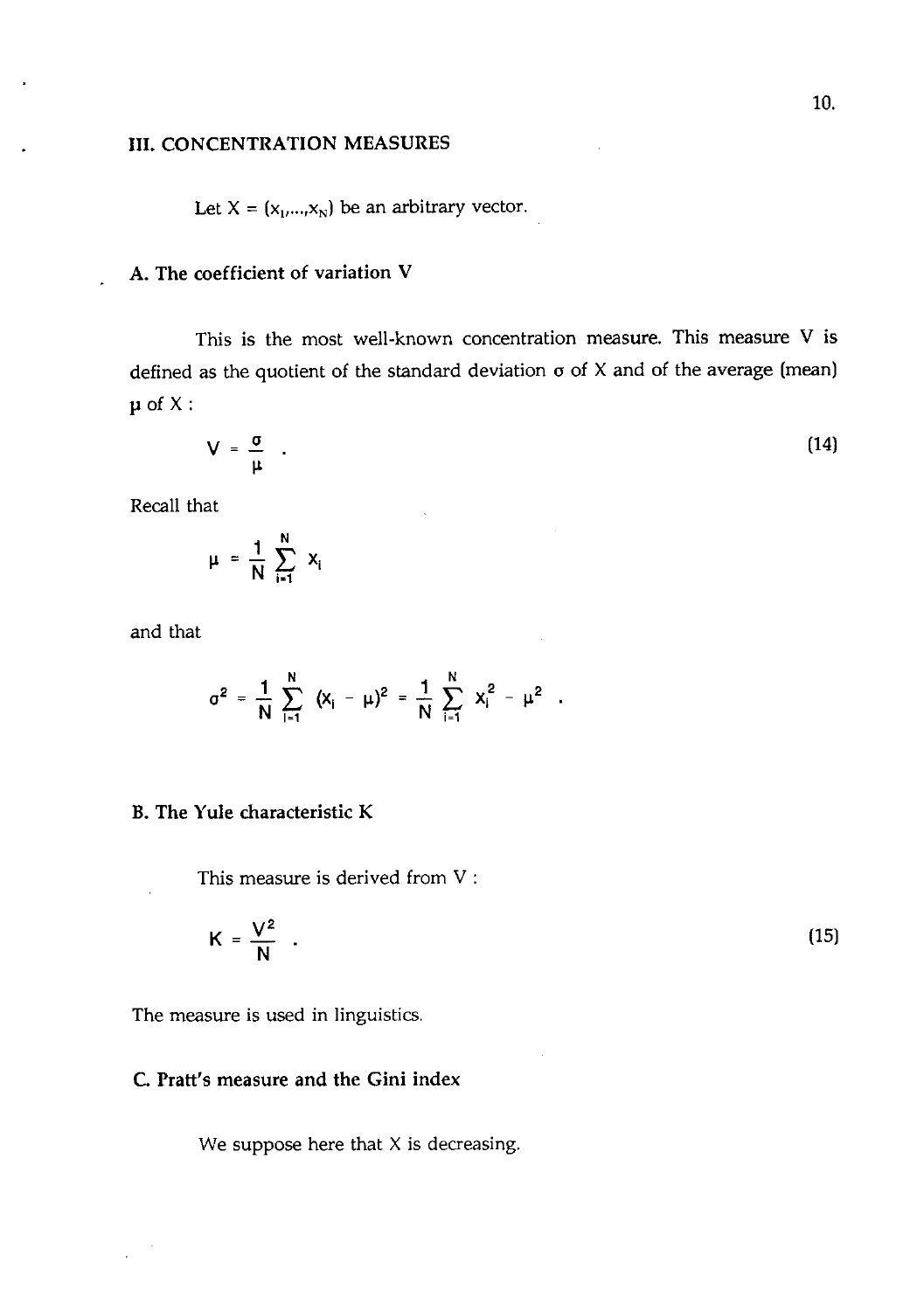Denote

$$
q = \sum_{i=1}^N i a_i
$$

with **a,** as in (10). Then Preatt's measure C is defined as

$$
C = \frac{2\left(\frac{N+1}{2} - q\right)}{N-1}
$$
 (16)

and Gini's index by

$$
G = \frac{N-1}{N} C \quad . \tag{17}
$$

It must, however, be remarked that Gini's index has been introduced in 1909 in econometrics (cf. [lo]), long before Pratt's measure was, namely in 1977 **(cf.** [Ill), the latter one in informetrics. Originally, the Gini index G is defined as twice the area between the Lorenz curve and the straight line joining  $(0,0)$  and  $(1,1)$  (i.e. the Lorenz curve of a uniform distribution). That they are essentially the same *(6.* (17) with N usually very high) was only seen in 1979 - see [12]. This is a typical example of "reinventing the wheel", not so surprising with this highly interdisciplinary subject!

The measures V, C and G are generalized as follows. Define, for  $r \ge 1$ 

$$
P(r) = \frac{\left(\frac{1}{2N(N-1)}\sum_{i,j=1}^{N} |x_i - x_j|^r\right)^{\frac{1}{r}}}{\mu},
$$
\n(18)

the so-called generalized Pratt measure, essentially introduced in [13]. It can be shown *(6.* [14]) that

$$
P(1) = C \quad \text{and} \quad P(2) = \sqrt{\frac{N}{N-1}} V.
$$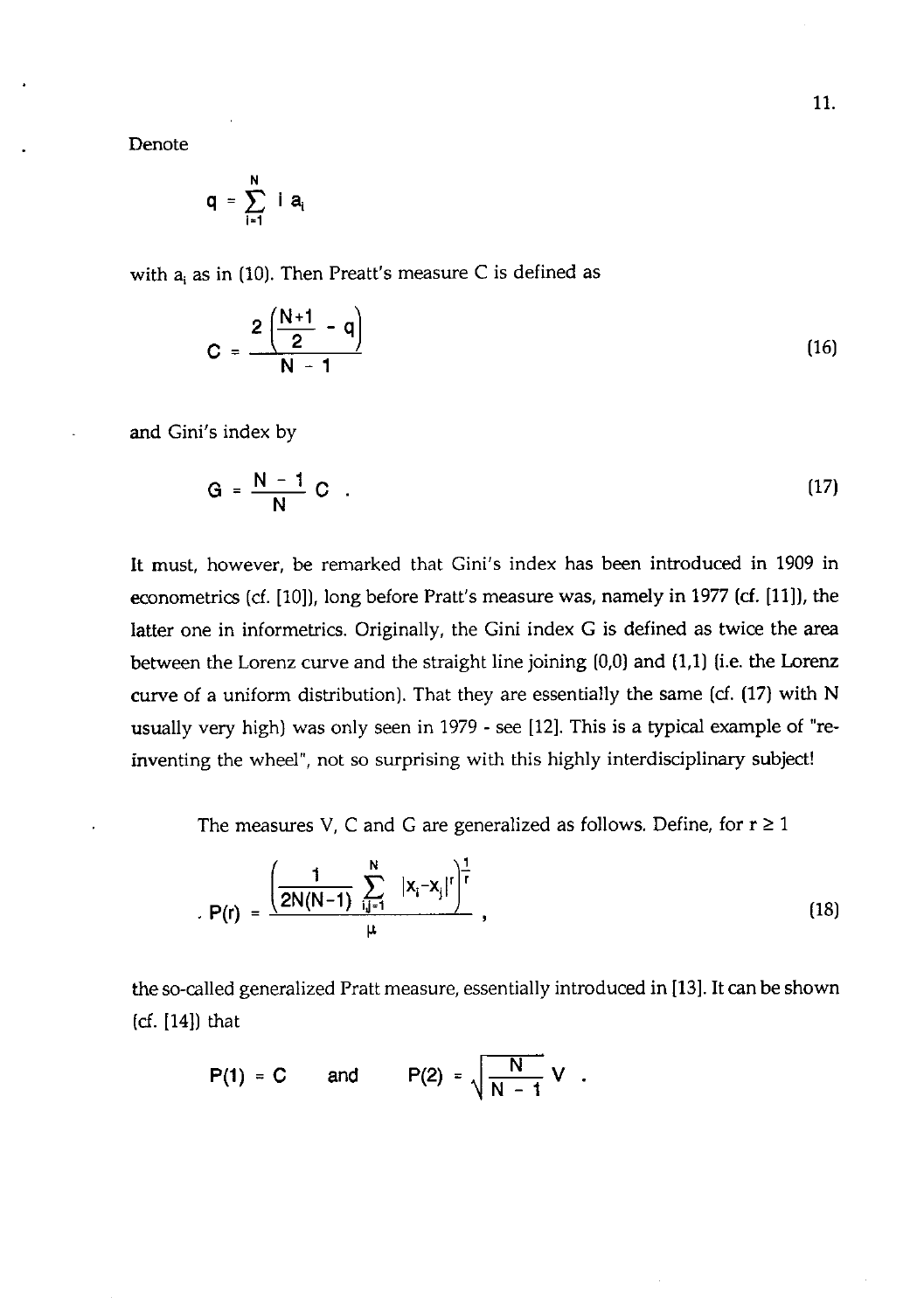## **D. Theil's measures Th and L**

These measures were introduced in **1967** in **[15]** as follows

$$
Th = \frac{1}{N} \sum_{i=1}^{N} \left(\frac{x_i}{\mu}\right) \ln \left(\frac{x_i}{\mu}\right)
$$
 (19)

and

$$
L = -\left(\ln N + \frac{1}{N} \sum_{i=1}^{N} \ln (a_i)\right)
$$
 (19')

again with  $a_i$  as in (10).

We close this non-exhaustive list by

# **E. The Atkinson Indices A(e)**

For  $0 < e < 1$ , define

$$
A(e) = 1 - \left(\frac{1}{N} \sum_{i=1}^{N} \left(\frac{x_i}{\mu}\right)^{1-e}\right)^{\frac{1}{1-e}}
$$
 (20)

and for  $e = 1$ 

$$
A(1) = 1 - \frac{Nx_1...x_N}{\mu} \quad .
$$
 (21)

cf. **[16].** As is clear from the above, most of these measures originate from econometrics or sociometrics.

We refer to **[14]** for the proofs that all these measures satisfy principle (L), hence are to be considered as good concentration measures.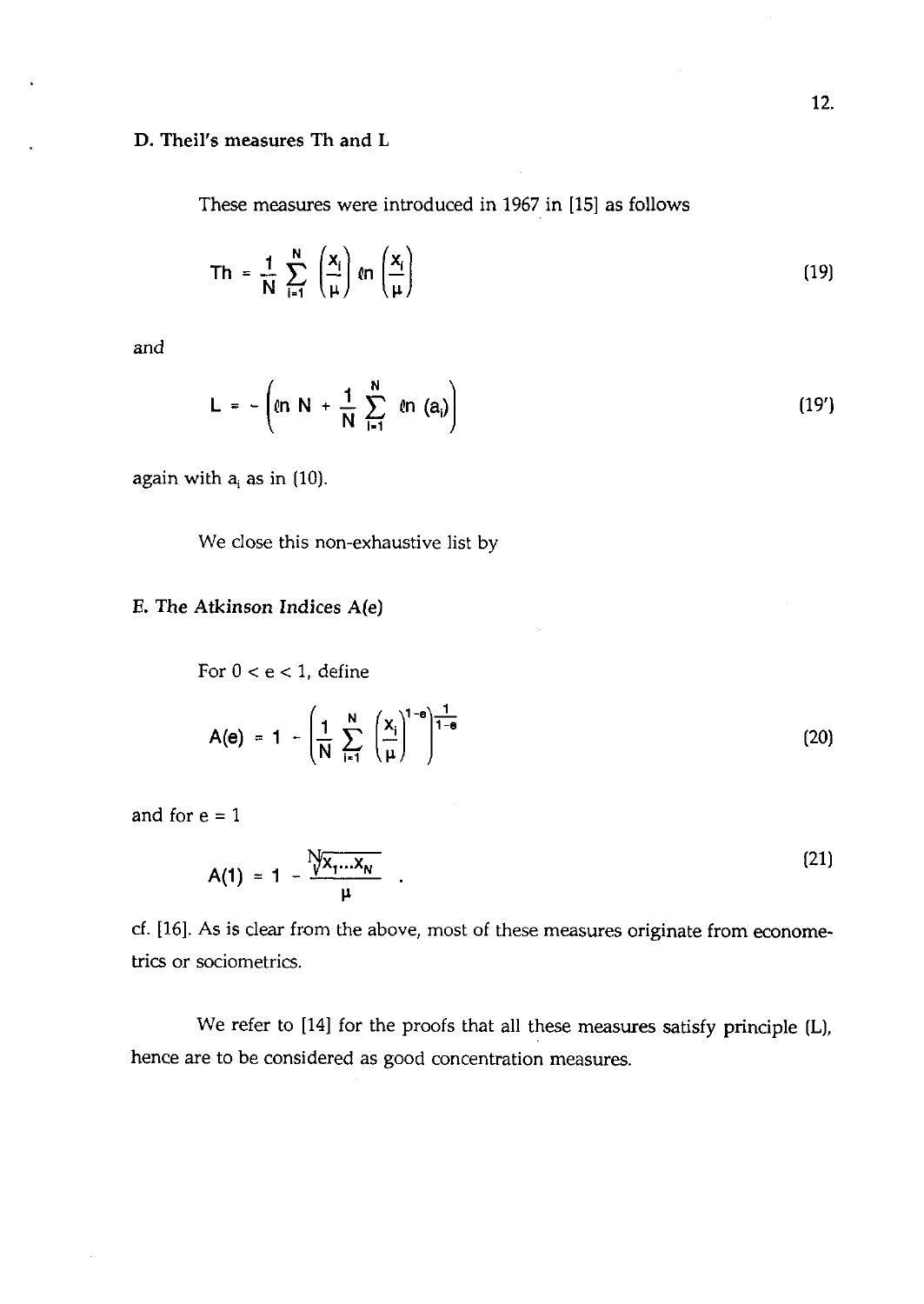### **Note** 1 :

The Theil measures are also called Theil's entropy measures. Indeed they resemble the well-known average entropy formula - known in information theory -

$$
\overline{H} = - \sum_{i=1}^{N} a_i \log_2 a_i
$$
 (22)

Stated in this form, H is a valuable measure but is not a concentration measure but a measure of evenness. Of course, upon normalization and the application of the transformation (1) we obtain a concentration measure. Don't be mistaken : the measures Th and L are concentration measures.

### **Note** 2 :

So far we have always supposed that N is fixed. This, of course, excludes dynamic studies of concentration (or evenness or diversity) since, if time is variable, N is variable too in most cases. Especially in biology the variability of N has an implication on possibilities of studying diversity of species. We assume that the N-variability is less important in computer science and technology as well as in informetrics : there one can still compare concentration values of e.g. databases of different sizes and draw professional conclusions based on these comparisons. An example of this is given in the next section.

N-dependent theories can be developed as follows. It is dear that it is possible to draw a Lorenz curve for any vector  $X = (x_1,...,x_N)$  and any N. Now, we generalize the Lorenz order, introduced earlier, cf. (12) by stating that the N-vector X dominates the N'-vector  $X'$  if the Lorenz curve of  $X'$  lies never above the Lorenz curve of X. This will be denoted as  $X' \ll X$ . This requirement generalizes the partial order introduced for fixed N.

A good concentration measure should respect this generalized Lorenz order. This means that such a concentration measure f should satisfy the following relation :

$$
X' \neq X \quad \text{and} \quad X' \text{---} < X \text{---} f(X') < f(X) \tag{23}
$$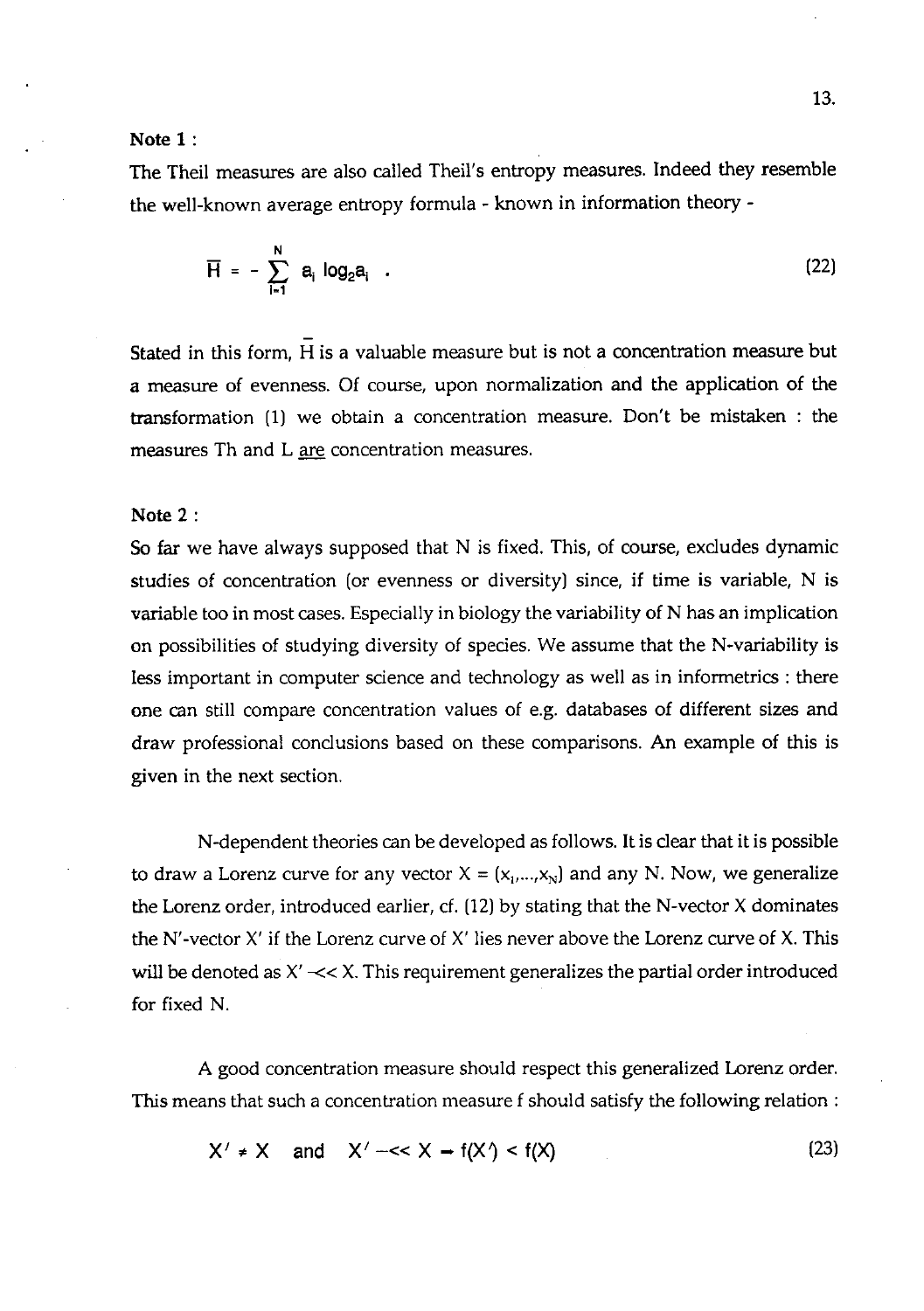Related to this, we introduce the cell-replication axiom (introduced by Dalton **[5]).**  First, we define the mathematical operator  $REPEAT_c$  with c a non-zero natural number, as

$$
REPEAT_c(x_1,...,x_N) = (x_1,...,x_1,x_2,...,x_2,...,x_N,...,x_N)
$$
 (24)

where every  $x_i$  is repeated c times. Then a function f satisfies the cell-replication axiom if

$$
f(\text{REPEAT}_c(X)) = f(X) \tag{25}
$$

Note that the Lorenz curve of X and of  $REPEAT_c(x)$  coincide, so that this is a very natural requirement.

It can be shown **[17]** that if a function is a good concentration measure for fixed N, and, moreover, satisfies the cell-replication axiom, then it satisfies relation **(23).** 

Now, the coefficient of variation, V, the Gini index, G, Theil's measures Th and L, and all Atkinson indices A(e] satisfy this additional requirement. Hence, they can be used to compare situations where the number of sources is different. The Yule characteristic, K and Pratt's measure, C, on the other hand, do not satisfy this additional axiom.

Finally, we note that it is possible to introduce other requirements to compare situations with a different number of sources. These requirements take the number of sources explicitly into account (171.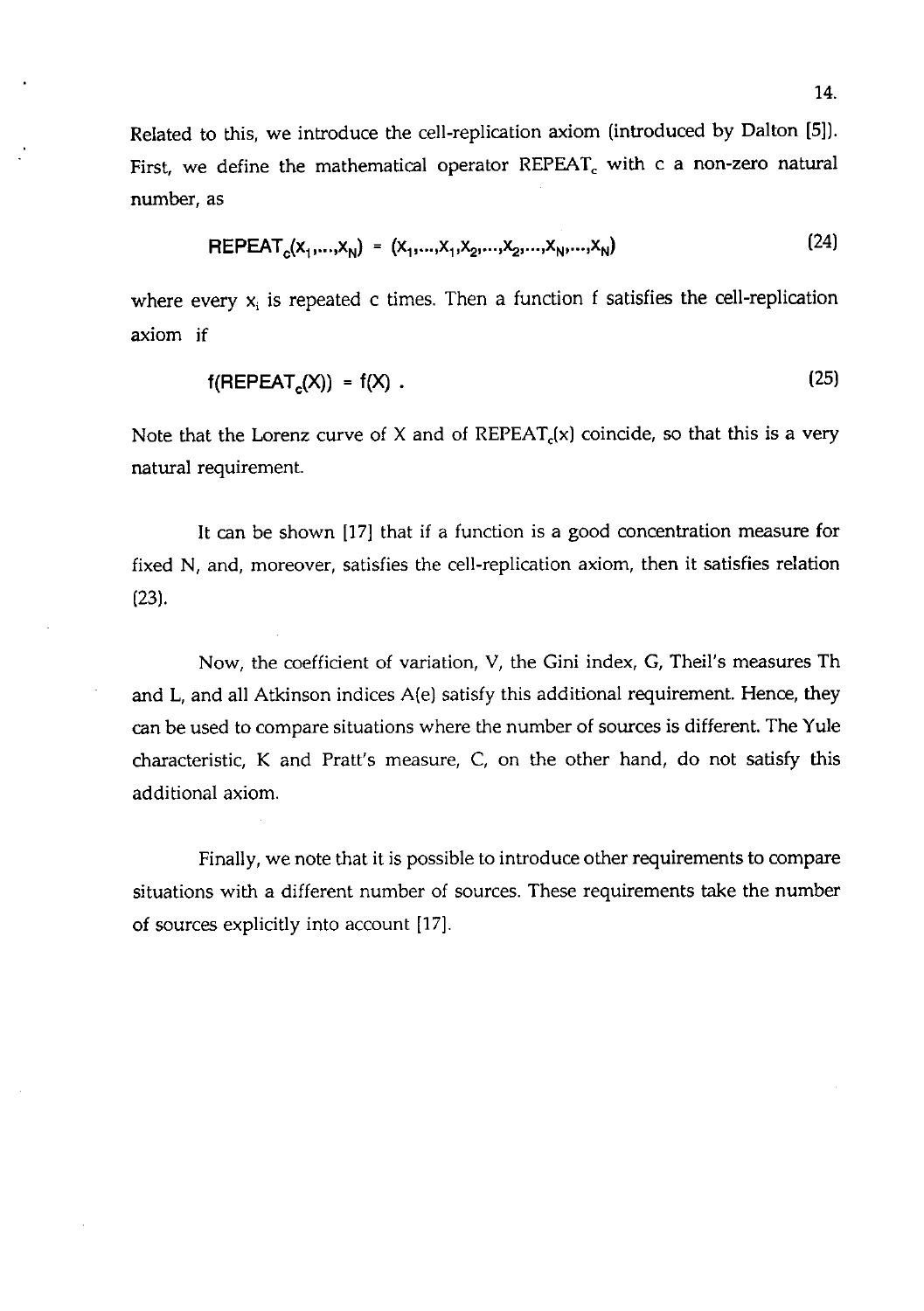# IV. Some Applications in Computer Science, in Information Science and in Linguistics

#### A. Huffman compression of codes

It is an obvious fact that the occurrence of words in texts is very dependent on the words : some words occur very often [e.g. the, a, of, for, ...] for grammatical reasons and some only occur a few times. It is then logical (and it is so in most cases) that the words that occur more often should be the shortest ones. This is often the case in natural langauge, although not in an optimal way. It is for this reason that one often uses abbreviations, acronyms etc. We do not go further into this.

In the same way, codes for symbols should be shorter if the symbols occur more often than others. Let us give an example with an alphabet of only eight symbols **A,** B, C, D, E, F, G, H. As is always the case in practise, we can also here suppose that these symbols do not occur the same number of times. Suppose we have already ordered the symbols in decreasing order of occurrence. Suppose their fraction of occurrence is as follows : A : 0.338, B : 0.203, C : 0.135, D : 0.088, E : 0.081, F : 0.061, <sup>G</sup>: 0.054, H : 0.040.

For the sake of simplicity we only look at binary coding of these eight symbols but any n-ary coding can be studied in the same way. It is clear that binary codes of length 3 suffice, since  $2^3 = 8$ . We could then code these eight symbols as follows :  $A = \phi \phi \phi$ ,  $B = \phi \phi 1$ ,  $C = \phi 1 \phi$ ,  $D = \phi 11$ ,  $E = 1 \phi \phi$ ,  $F = 1 \phi 1$ ,  $G = 11 \phi$ ,  $H = 111$ . Hence the average length per symbol is 3. There is however the following theorem.

#### Theorem (Huffman [18]) :

There exists a non-fixed length decodable coding which is optimal in the sense that no shorter average length per symbol is possible. The average length per symbol of this coding is **fi** as given by formula (22).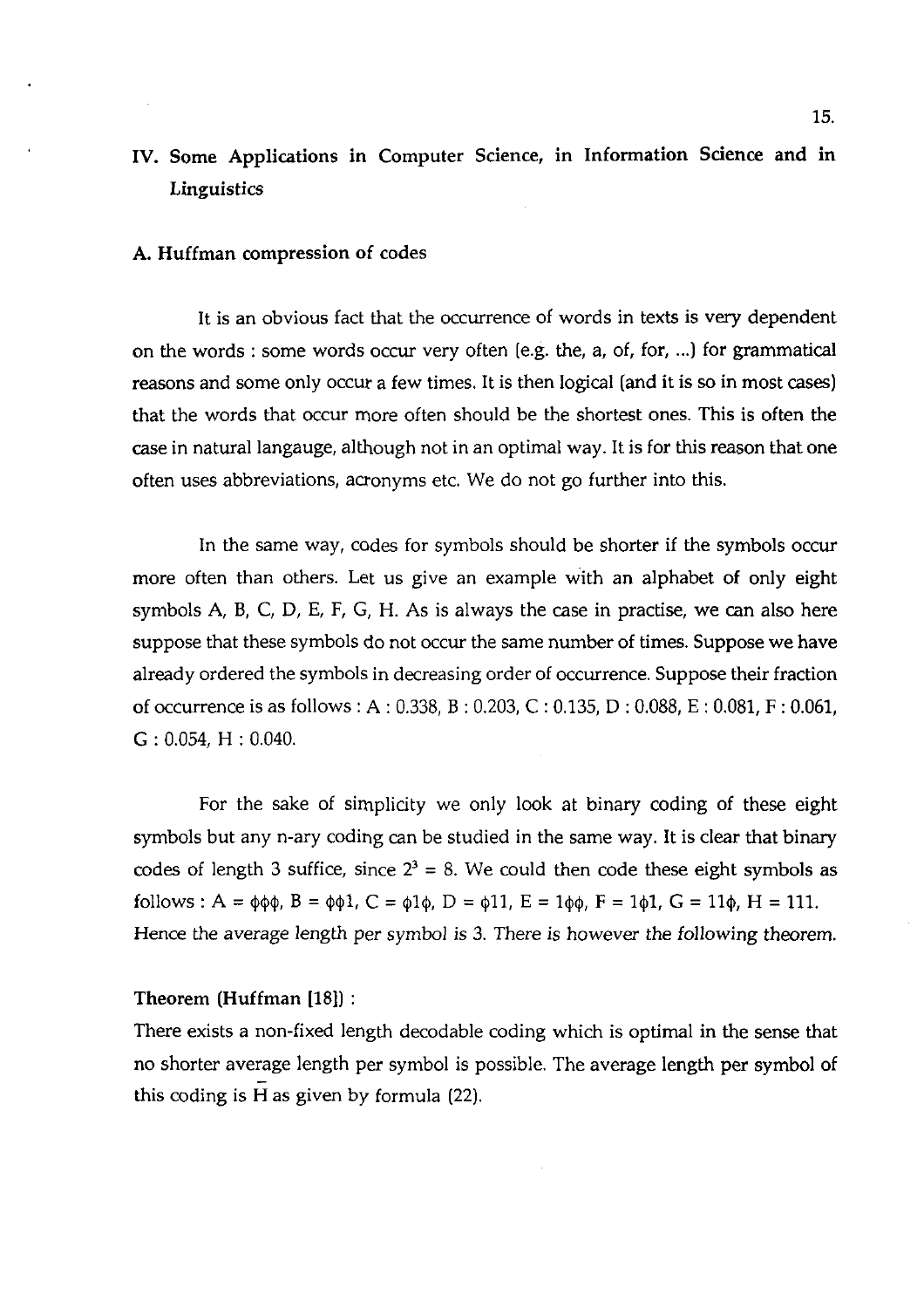This coding is called the Huffman coding. In the above example one can calculate (using  $a_1 = 0.338$ ,  $a_2 = 0.203$ , and so on, and N = 8 of course) that H = 2.65  $<$  3. One cannot give the "shortest" binary coding A =  $\phi$ , B = 1, C =  $\phi\phi$ , D =  $\phi$ 1, E =  $1\phi$ ,  $F = 11$ ,  $G = 1\phi\phi$ ,  $H = 1\phi1$  since this coding is not decodable. The (up to a permutation of  $\phi$  and 1) unique solution is A =  $\phi\phi$ , B = 1 $\phi$ , C =  $\phi$ 11, D = 111, E =  $\phi$ 1 $\phi$ φ, F =  $\phi$ 1 $\phi$ 1, G = 11 $\phi$ φ, H = 11 $\phi$ 1, with average length per symbol equal to 2.7, very close to 2.65 and a serious improvement (i.e. compression] w.r.t. the fixed length coding with length **3.** There is a simple algorithm to find this solution. The reader is referred to [I91 for this as well as for much more on compression of texts. Note that the Huffman coding is decodable since no code is the beginning of a larger code. So is it clear that the text  $\phi$ 111111111 $\phi$ 11 $\phi$  $\phi$  $\phi$ 11 $\phi$ 111 $\phi$  $\phi$  is uniquely decodable as CDDCAAHG.

# B. Zipf's law and Mandelbrot's law

One can ask the question : how do we obtain the probabilities (fractions) for the occurrence of the symbols as in the above example. More generally, how can we know the fraction of occurrence of the different words or letters in a text? The general answer is that this can be done statistically by sampling and then calculate confidence intervals for these sampled fractions. We must warn the reader that calculating confidence intervals for a large number of fractions is requiring very high sample sizes (cf. [20]]. If this cannot be executed we can put all our hopes to known distributions of these multinomial fractions. They will give a good approximation of the concrete situation of the text and hence (also since the Huffman technique is very stable w.r.t. the initial input parameters, i.e. the fractions of occurrence) will yield an optimal or at least a quasi-optimal compression of the text. We will discuss two "classical" distributions.

# 1. The law of **Zipf**

The law of Zipf ([21], [22]) is a distribution that is encountered in linguistics. It states that if one orders the words in a text in decreasing order of their occurrence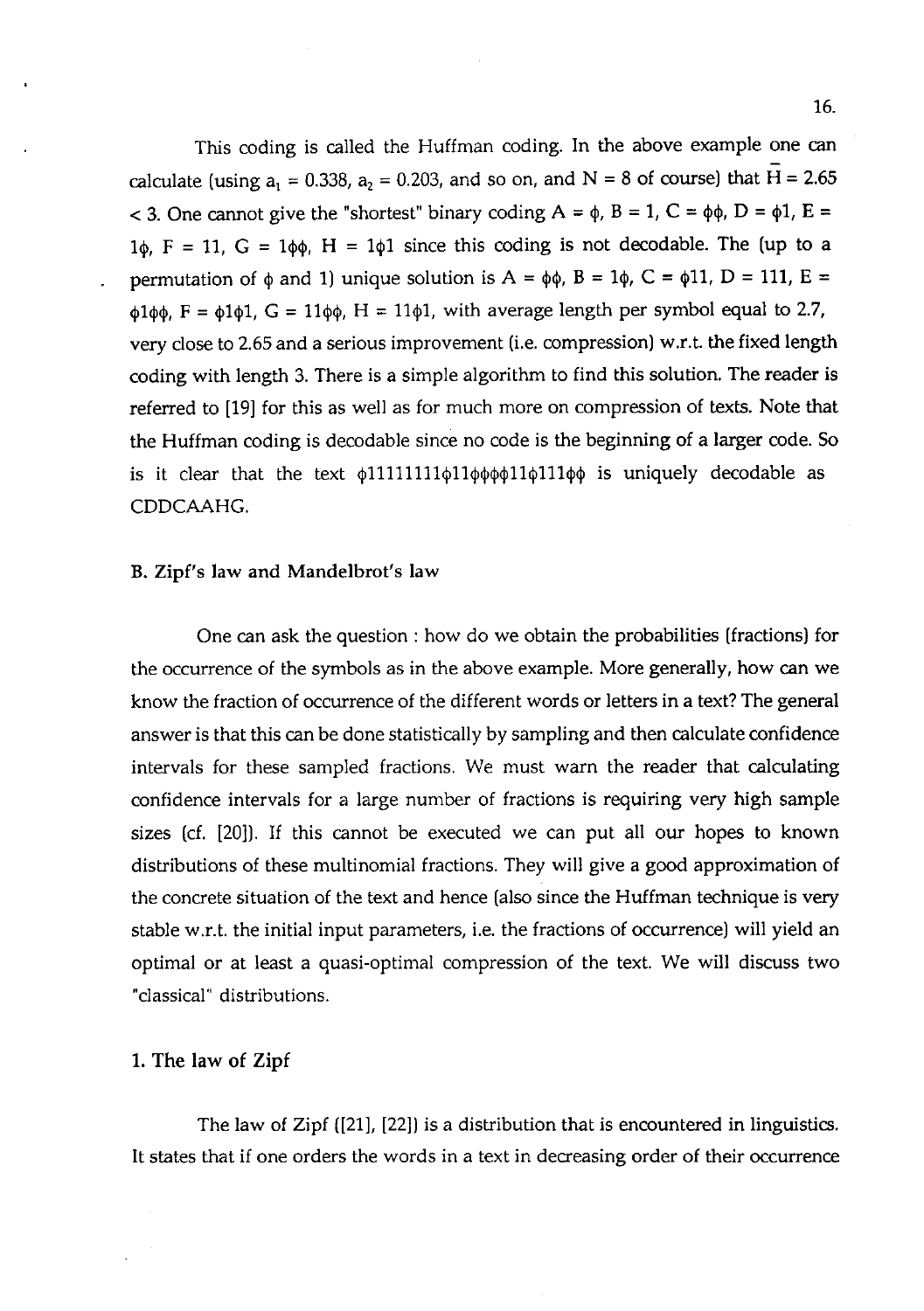in this text, then the number of occurrence is inversely proportional to its rank. In mathematical notation, if  $r$  denotes the rank of the word and  $y(r)$  the fraction of the number of times this word occurs in the text, then

$$
y(r) = \frac{C}{r}
$$
 (26)

where  $C$  is a constant for the text. It is clear that formula  $(26)$  expresses the unequal occurrence of words in the text. In 1231 I calculated the measure of Pratt, expressing the degree of concentration and found, e.g. for a text of  $10,000$  words a value of C = 0.80.

#### **2. The** law of Mandelbrot

Even in linguistics it is clear that the law of Zipf is not always valid. Often one finds better approximations (of the data derived from the text) by using an extra parameter, e.g.  $r^{\alpha}$  instead of r in formula (26). Of a different nature is the law of Mandelbrot ([24], [25]). Stated more generally in terms of sources and items it can be formulated as : if we rank the sources in decreasing order of the number of items they produce and if r denotes the rank of the source and  $y(r)$  its fraction of the total production, then

$$
y(r) = \frac{A}{1 + Br}
$$
 (27)

where A and B are constants. This law is encountered very often in informetrics, e.g. when describing inequality in publication patterns by authors or journals in a certain field. For this law one finds the value  $C = 0.61$  for Pratt's measure of inequality (again for 10,000 sources).

We see that this value is much lower than the one found for Zipf's law. Hence Zipf's law expresses a more concentrated situation than Mandelbrot's. This result is somewhat surprising but can be explained - philosophically - as follows. In all situations where Zipf's or Mandelbrot's law applies we clearly deal with an unequal situation : few sources produce a lot of items and many sources produce not many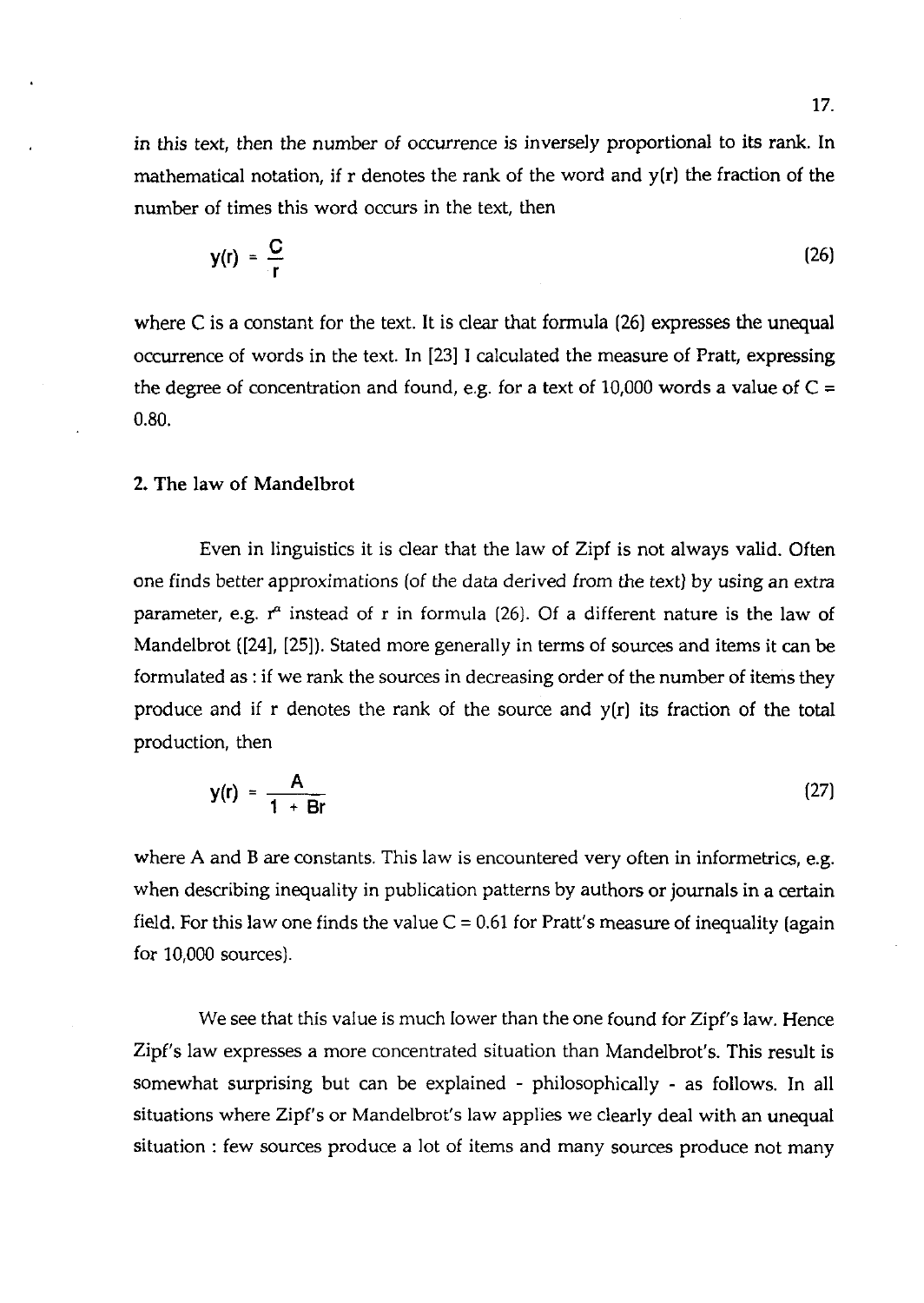items. But in cases where Mandelbrot's law applies, the most prolific sources refrain a bit their high production : this is so in the case of author-publication patterns - here the most prolific authors will only publish their best work; this is also the case in the journal-article pattern - the more important a journal becomes in a certain discipline the more strict (by applying heavy refereeing procedures) it will be in accepting papers for publication. This is not so in e.g. texts (where Zipf's law usually applies) : the most heavily used words are continued to be used in that pace, no matter how long the text is, due to grammatical reasons. This creates the more concentrated situation, which is not a bad result from the point of view of compression of the text : use of many small words and possibly of abbreviations (e.g. prof., Dr., ...) of heavily used words that are somewhat longer.

In the same way one also finds the following result on the generalized 80/20 rule : the higher the average number of items per source, the smaller fraction of the most prolific sources one needs in order to have a fixed cumulative fraction of the items. This has e.g. applications in libraries : the higher the average number of circulations per book [say per year) in a library, the smaller the fraction of the most heavily used books is needed to cover say 95 % of all circulations. In other words (as is the case in public libraries as compared to scientific libraries) the weeding problem is easier in such libraries since there a larger fraction (now of the least used books) can be taken that accounts for a very low fixed percentage of the circulations. In general one could also say that the higher the average number of items per source, the higher the Lorenz curve is situated in the unit square.

In the next section we will study some refinements of the transfer principle (T) as it is the basis in concentration theory. Most of these refinements go in the direction of the study of sensitivity properties of concentration measures w.r.t. transfers.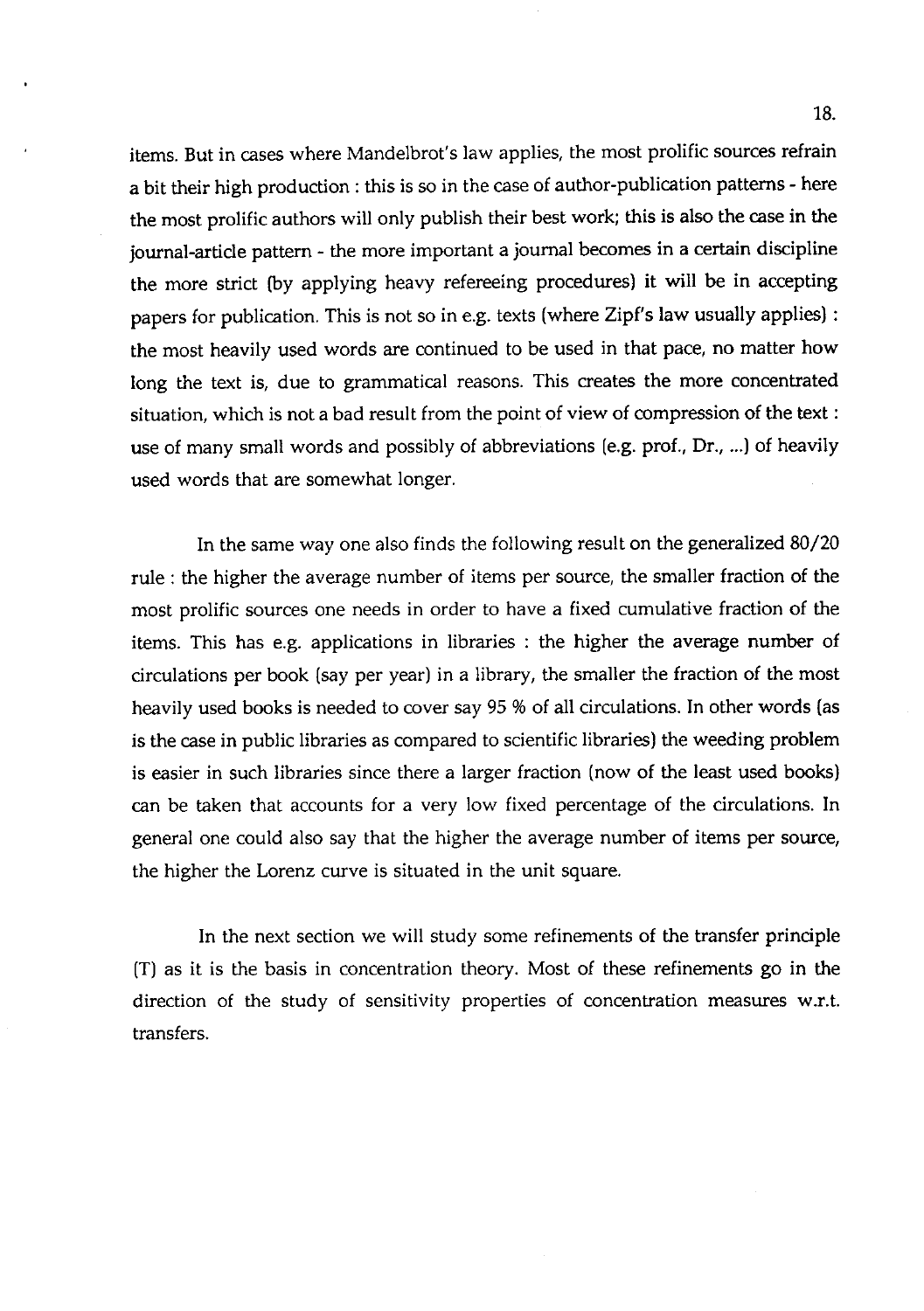# V. OTHER TRANSFER PRINCIPLES AND SENSITIVITY WITH RESPECT TO TRANSFERS

The classical transfer principle [T) deals with "taking away from one poor and giving it to one rich". Of course, as is also reflected in the theorem in section II.B, consecutive compositions of bilateral transfers are possible, yielding the same inequality for our concentration measure f. But real life is more complicated! It **can**  be that - to stay within the appealing econometric terminology - so many transfers happen, giving an overall bonus to the richer sources but in which there are also bonuses for some poor sources. The next transfer principle, stronger than [T) goes in this direction.

#### A. The Transfer principles E(p)

It is immediately verified that the change of  $X = (x_1,...,x_i,...,x_i,...,x_N)$  into  $X' = {x_1,...,x_i-h,...,x_i+h,...,x_N}$ , where  $x_i \le x_i$  and where  $0 < h \le x_i$  (as in the definition of the transfer principle  $(T)$ ), implies that the variance of the vector  $X'$  is strictly larger than the variance of the vector X. Hence a good generalization of principle (T), hereby possibly affecting all sources, is as follows [cf. [9]).

Let f be as always. We say that it satisfies the principle  $E(p)$  ( $p \ge 1$ ) if for every  $X = \{x_1, \ldots, x_N\}$  and  $X' = \{x'_1, \ldots, x'_N\}$  such that

$$
\sum_{i=1}^N x_i = \sum_{i=1}^N x_i'
$$

and such that

$$
\sum_{i,j=1}^{N} |x_{i} - x_{j}|^{p} < \sum_{i,j=1}^{N} |x_{i}' - x_{j}'|^{p} \tag{28}
$$

we have that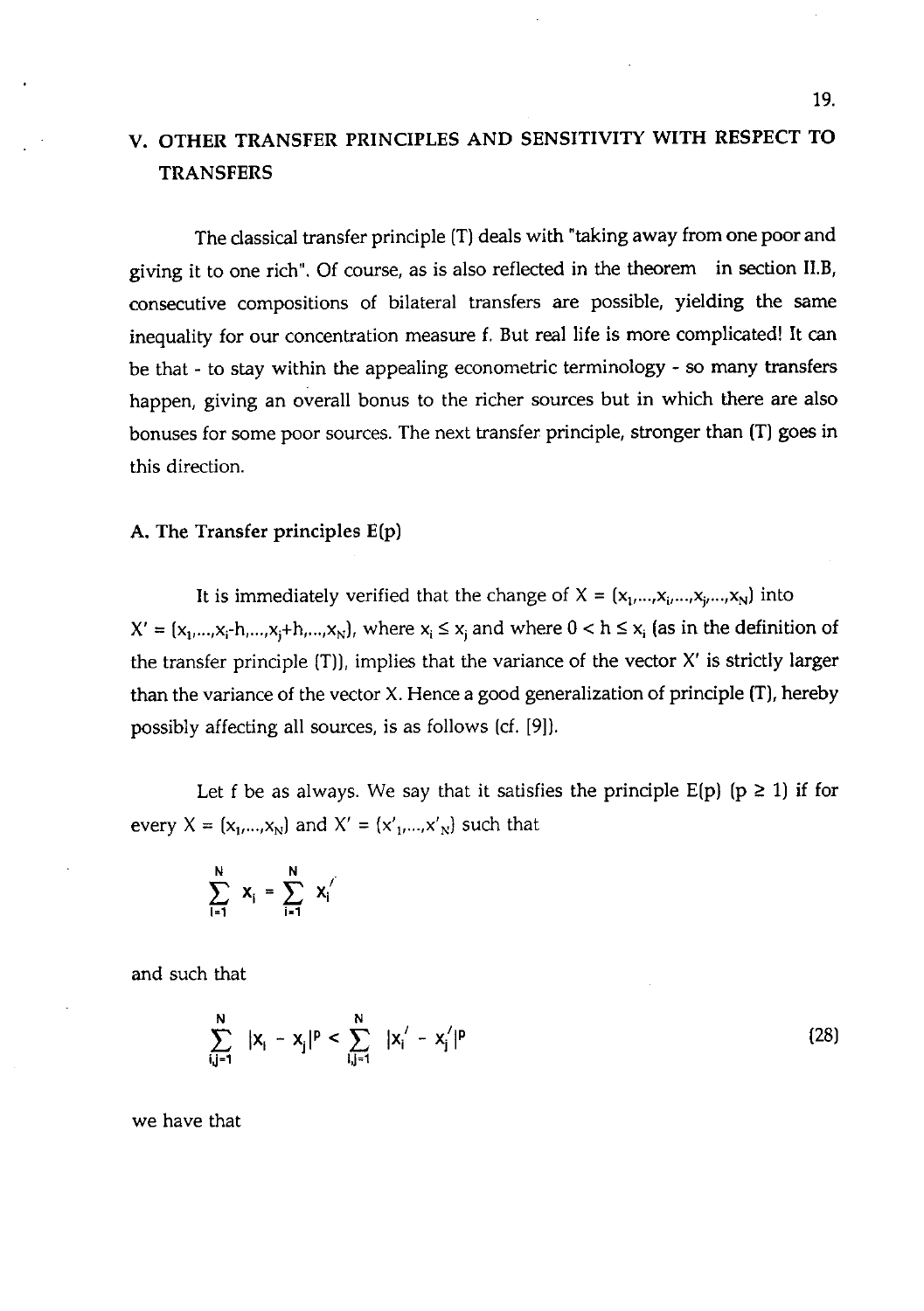$$
f(x_1,...,x_n) < f(x_1',...,x_n') \quad . \tag{29}
$$

Note that

$$
\frac{1}{2 N^2} \sum_{i,j=1}^{N} |x_i - x_j|^p
$$
 (30)

is the p-variance of the vector X and also that it is equal to  $\sigma^2$  if  $p = 2$ . The above definition can even be extended by replacing the function  $x \rightarrow |x|^p$  by any convex function. In [9] it is shown that  $E(p) \Rightarrow (T)$  for every  $p \ge 1$ , hence we have at our disposition a stronger transfer principle. Hence the concentration measures encountered so far, which also satisfy a principle  $E(p)$  ( $p \ge 1$ ) are stronger (better) measures than those which satisfy (T) but no E(p).

Obviously V and K satisfy  $E(2)$  and in [14] it was shown that C and G satisfy E(1) (in essence because  $P(1) = C$ , with  $P(1)$  as in (18) with  $r = 1$ ). Obviously  $P(r)$ satisfies  $E(r)$  for evey  $r \geq 1$ . That any  $E(p)$  is strictly stronger than (T) follows from the fact that Th nor A(e)  $(0 < e < 1)$  satisfy any E(p), while they all satisfy (T). It is shown in [26] that the validity of one  $E(p)$  ( $p \ge 1$ ) excludes the validity of any  $E(q)$  ( $q \ge 1$ , q  $\neq$  p) at least if N  $\geq$  3, which is always the case in practise. It is also so for N = 3 except for  $p = 2$ ,  $q = 4$  since here  $E(2) = E(4)$ . Since  $E(2)$  relates to the classical variance we could consider it to be the most important  $E(p) =$  principle and hence, we can consider V, K or other from V derived measures to be the most important concentration measures. Also its formulation  $V = \sigma/\mu$  is very simple. The principle E(2) is equivalent with the following desirable transfer principle. Let  $X = (x_1,...,x_N)$  and  $X' = (x'_{1},...,x'_{N})$  be such that  $x'_{i} = x_{i} + h_{i}$   $(i = 1,...,N)$  with

$$
\sum_{i=1}^N h_i = 0
$$

and such that

$$
\sum_{i=1}^{N} h_i(x_i + x'_i) \ge 0 \quad . \tag{31}
$$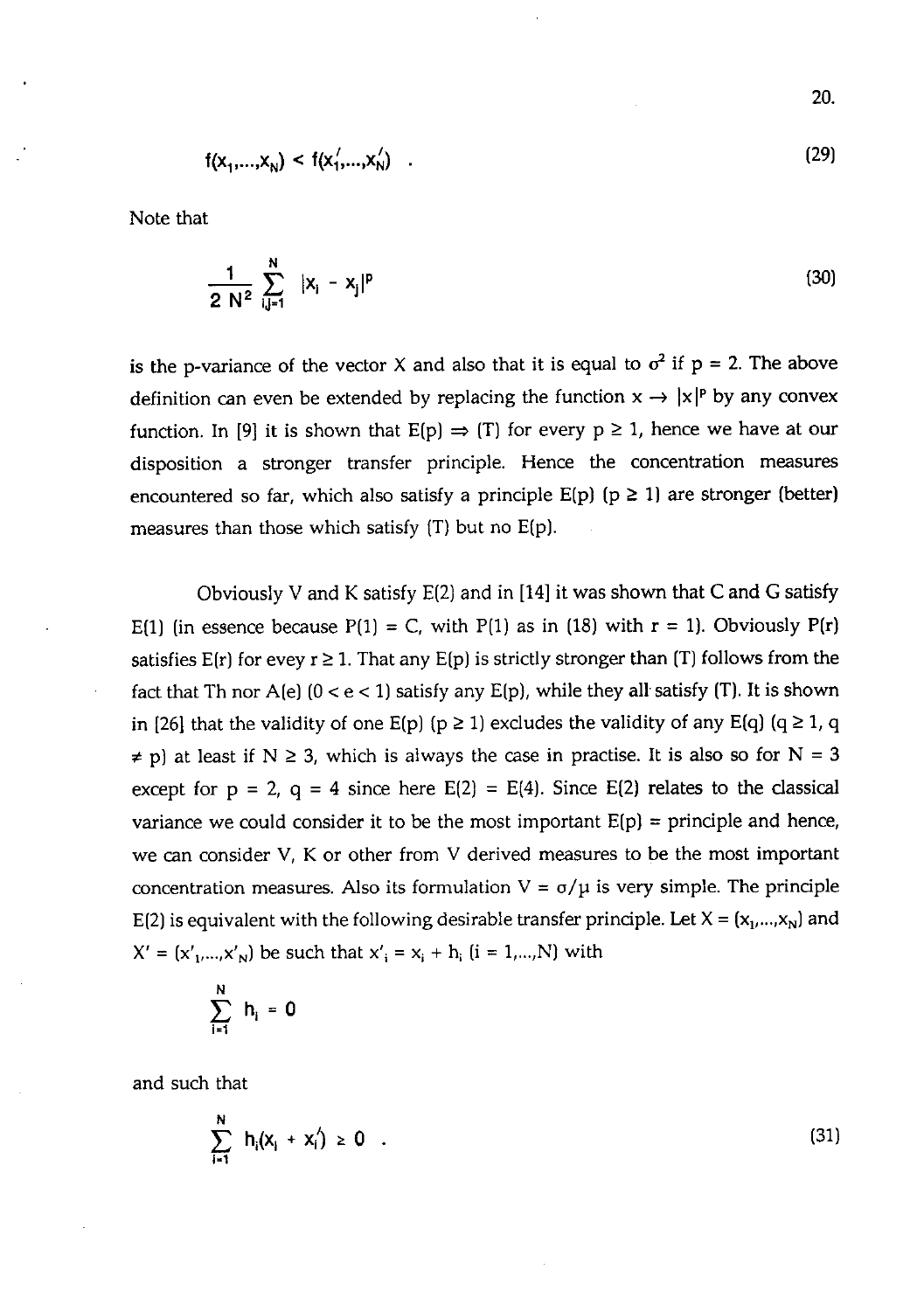If  $X \neq X'$ , then

$$
f(x_1,...,x_N) < f(x'_1,...,x'_N) \quad .
$$

The proof can be found in [9],

# B. Sensitivity Aspects of Inequality Measures with respect to Transfers

It is very difficult to express what is meant by "sensitivity" of inequality measures. It is a kind of "second order" aspect, describing how dependent a measure is w.r.t. a transfer (apart from the fact that we have a strict inequality)"'. Let us go back to the original definition of the transfer principle (T). It states that, when  $x_i \le x_j$ and when  $0 < h \leq x_{i}$ ,

$$
f(x_1,...,x_i,...,x_i,...,x_N) < f(x_1,...,x_i-h,...,x_i+h,...,x_N) \tag{32}
$$

**In** this formulation it is in no way stated how the difference

$$
\Delta f = f(x_1,...,x_i-h,...,x_i+h,...,x_N) - f(x_1,...,x_N)
$$

is dependent on  $x_i$  or i or  $x_j$  or j or even  $x_i - x_j$  or j - i, etc. (dependence on the indices presupposes, of course, a certain ordering of the  $x_i$ 's). Discussions around this theme in economemtrics can be found in [16] and for sociometrics in **[13].** In **[27], Allison**  pleads for measures that are sensitive for differences (such as  $x_i - x_j$ ). This plea is given in the context of publications and citations and indeed it is our feeling that sensitivity must be studied within the context of the application.

In [14] one has found that  $\Delta V^2$  is linearly dependent on  $x_j - x_i$  but independent of i or *i*. Dependence of the latter is found for  $\Delta G$  and  $\Delta C$ , while, not surprisingly, **ATh** is dependent on  $ln(x_i)$  -  $ln(x_i)$ .

<sup>&</sup>quot; We do not deal with statistical sensitivity [e.g. the dependence of the sensitivity of statistical methods w.r.t. the sample size).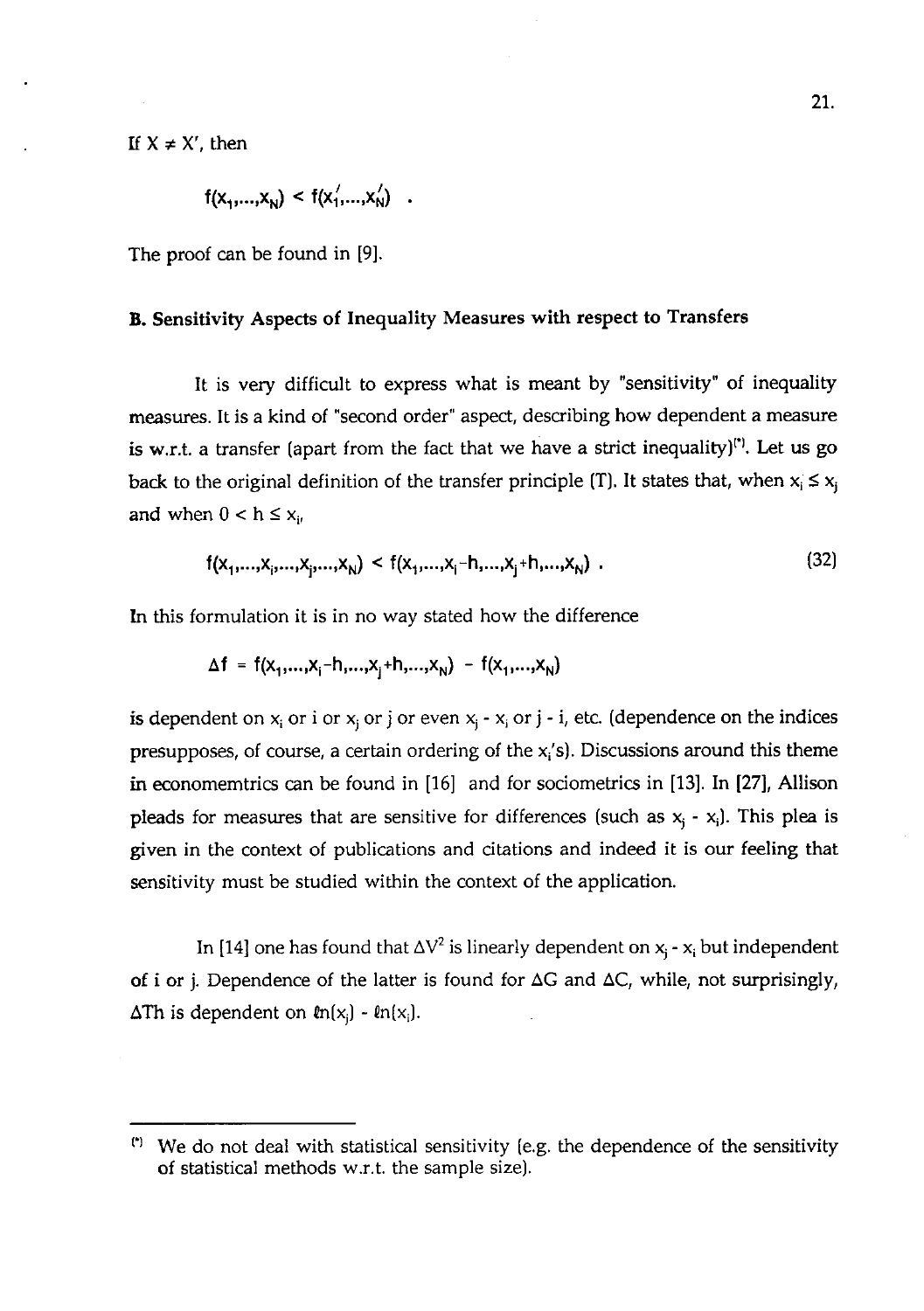We will now look at  $(T)$  in another way. It is an easy consequence of  $(T)$  that (by applying (32) N-1 times) (supposing  $x_1 = \max_{i} x_i - \min_{i} x_i$  - using property (P) this can  $i=1,...n$ always be realized)

$$
f(x_1,...,x_N) < f\left(x_1+h, x_2-\frac{h}{N-1},..., x_N-\frac{h}{N-1}\right)
$$
 (33)

if  $0 < h < \min_{i \in [N-1]} (N-1) x_i$ .  $i=1,...,N$ 

This principle is related to moonlighting : one source (here the first one] gets richer, e.g. by not paying taxes, which is detremental to all other citizens. In scientometrics we have an example whereby the most important research group in a certain domain is recognized by a subsidizing authority (such as a government) thereby donating an important amount of money to this group, which is then not available any more for all the other groups.

Now it is clear that inequality (33) is rather artificial : what happens if the second largest source grows at the cost of all the others, and so on? It is an intuitive feeling that if  $x_1$  is "above average production", then (33) should be valid. What average can we use? This will become clear in the sequel. Let us fix some notation. Let  $X = (x_1, x_2, \ldots, x_N)$  rearranged in such a way that the transfer h occurs at the first source (not necessarily anymore the source with maximum production). Denote

$$
Y = \left(1, -\frac{1}{N-1}, -\frac{1}{N-1}, \dots, -\frac{1}{N-1}\right) \tag{34}
$$

where there are N-1 coordinates with value  $\sim 1/(N-1)$ . Then (33) is equivalent with

$$
f(X+hY) - f(X) > 0 \tag{35}
$$

This only compares two situations : X (before the transfer) and  $X' = X + hY$  (after the transfer). In these cases a total transfer of  $h > 0$  is involved and inequalities should change if  $h < 0$  and furthermore, any small  $|h|$  can be used. This boils down to calculate (for every "small" h)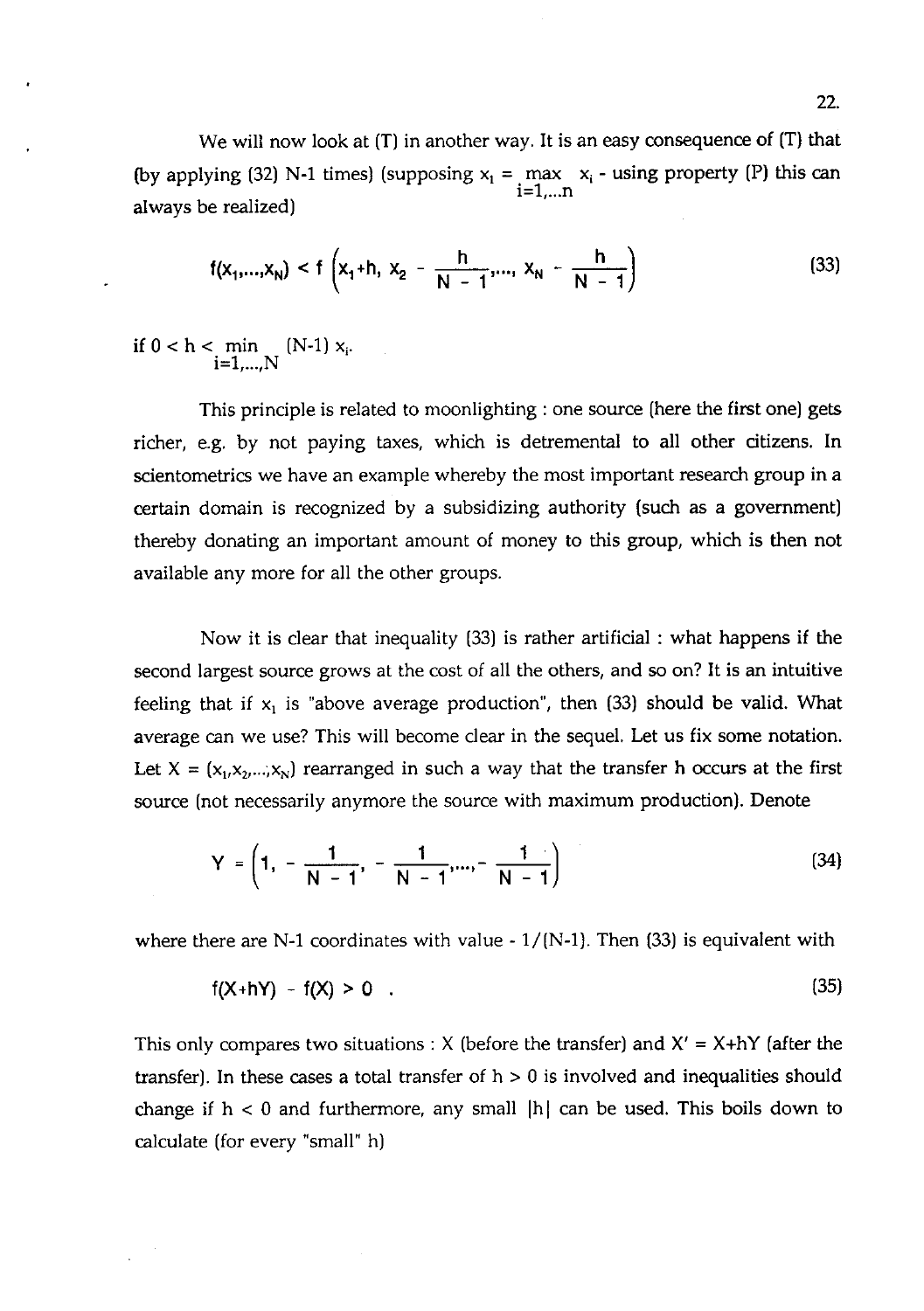$$
\frac{f(X+hY) - f(X)}{h}
$$
 (36)

and examining the sign of this number, now irrespective of the sign of h. This leads to the use of the directional derivative

$$
f'(X;Y) = \lim_{h \to 0} \frac{f(X+hY) - f(X)}{h}
$$

$$
= \sum_{i=1}^{N} \frac{\partial f}{\partial x_i} (X) y_i,
$$

where  $Y = (y_1,...,y_N)$  as in (34). Hence

$$
= \sum_{i=1}^{\infty} \frac{1}{\partial x_i} (X) Y_i,
$$
  

$$
= (y_1,...,y_N) \text{ as in (34). Hence}
$$
  

$$
f'(X;Y) = \frac{\partial f}{\partial x_1} (X) - \frac{1}{N-1} \sum_{i=2}^{N} \frac{\partial f}{\partial x_i} (X).
$$
 (37)

This leads us to several new transfer principles [which will lead us to the notion of sensitivity) : Let  $M(X)$  denote any average (e.g. arithmetic, geometric, harmonic, median, ...). We say that f satisfies transfer principle  $(T_M)$  if  $x_1 > M(X)$ implies

$$
f'(X;Y) > 0 \tag{38}
$$

This transfer principle has been introduced in [28]. Also in [28] it is noted that the value of  $f'(X;Y)$  is a measure for the sensitivity of f w.r.t. transfers. Note that the sign of  $f'(X;Y)$  changes for evenness measures and hence the value of  $f'(X;Y)$  (or rather  $|f'(X;Y)|$  can also be used for evenness measures. Here, however, we restrict ourselves to concentration measures.

Let us fix some notations for the different averages of a vector  $X = (x_1, ..., x_N)$ .

$$
\mu = \frac{1}{N} \sum_{i=1}^{N} x_i
$$
 (39)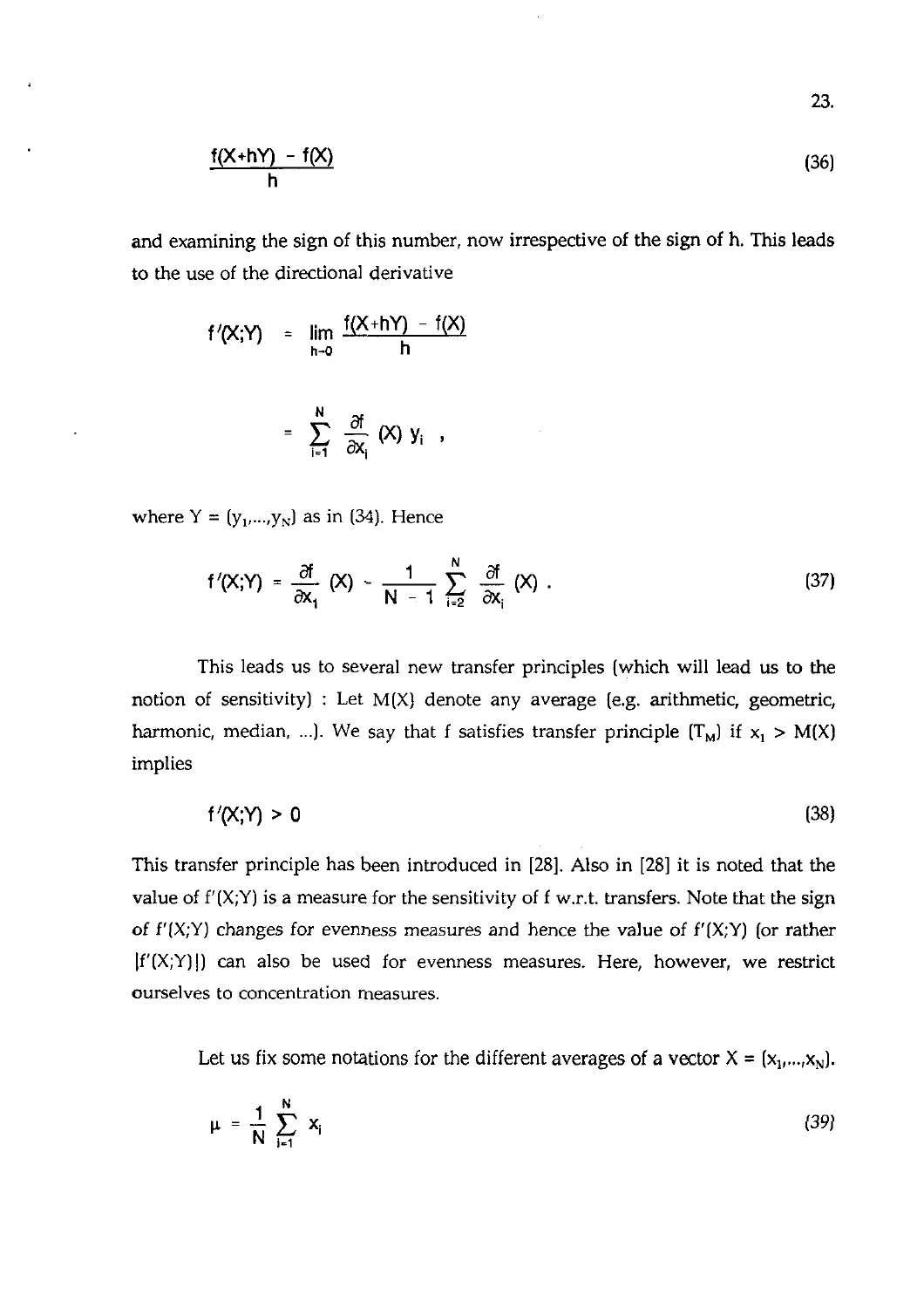the arithmetic mean,

$$
g = \sqrt[N]{x_1...x_N}
$$
 (40)

the geometric mean,

$$
h = \frac{N}{\sum_{i=1}^{N} \frac{1}{x_i}}
$$
 (41)

the harmonic mean, and by m the median, i.e.

 $\theta = \frac{N+1}{2}$  (42) and incase Mis even, take the average of the two  $\sqrt{v}$ . A In these cases we can talk of the transfer principles  $(T_\mu)$ ,  $(T_g)$ ,  $(T_h)$  and  $(T_m)$ .

In [28] the following theorem has been proved, based on **(34)** and (35).

Theorem :

(1) 
$$
V'(X;Y) = \frac{\frac{1}{\mu \sqrt{N}}}{\sqrt{\sum_{i=1}^{N} (x_i - \mu)^2}} \left[ (x_1 - \mu) - \sum_{i=2}^{N} \frac{(x_i - \mu)}{N - 1} \right].
$$
 (43)

Hence V satisfies  $(T_{\mu})$ . Hence also K satisfies  $(T_{\mu})$ .

$$
(2) \tTh'(X;Y) = \frac{1}{N\mu}\left[\left(\ln\left(\frac{x_1}{\mu}\right) + \mu\right) - \frac{1}{N-1}\sum_{i=2}^{N}\left(\ln\left(\frac{x_i}{\mu}\right) + \mu\right)\right].
$$
 (44)

Hence Th satisfies  $(T_g)$ .

24.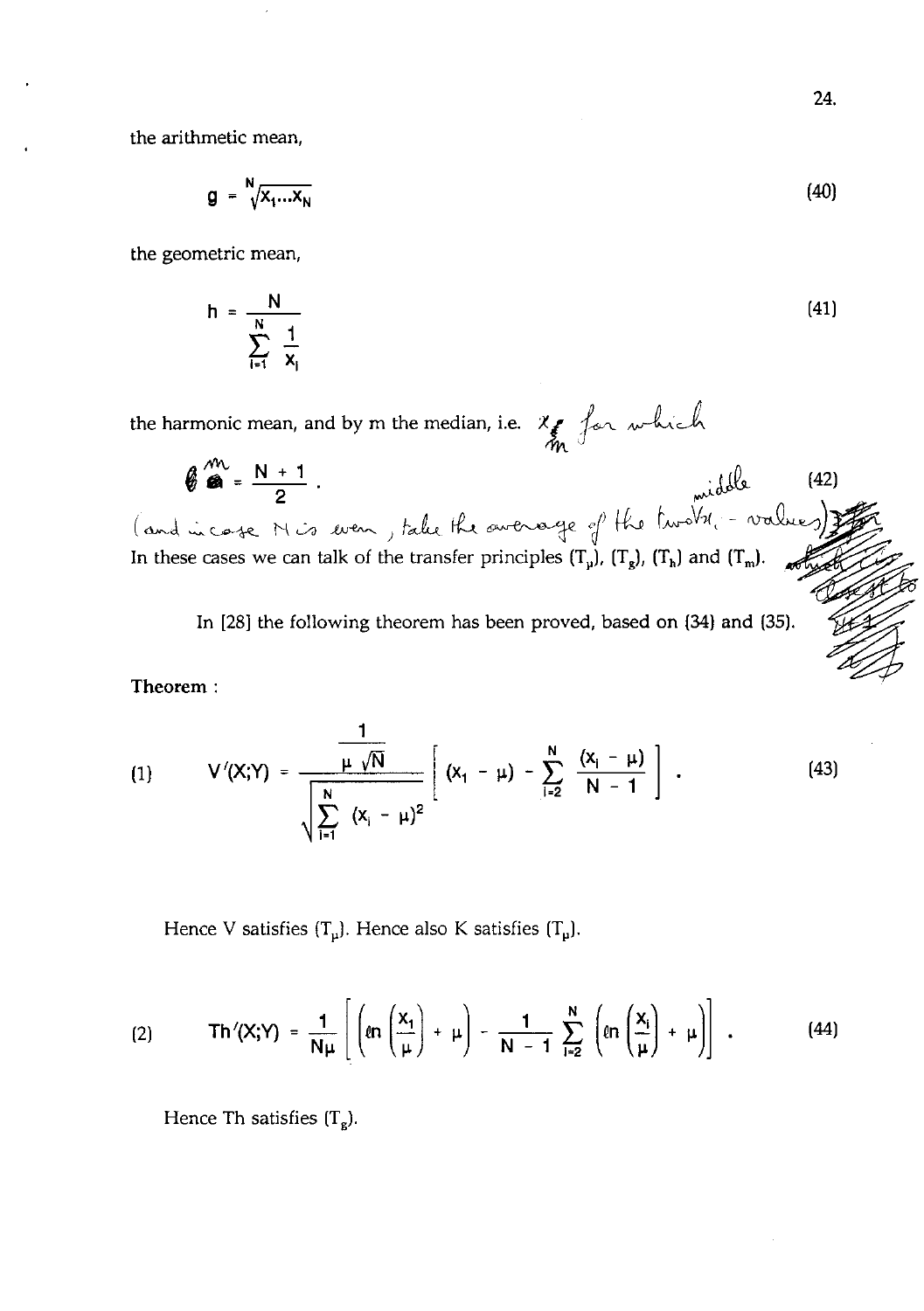$$
^{25}
$$

(3) 
$$
L'(X;Y) = -\frac{1}{N} \left( \frac{1}{x_1} - \frac{1}{N-1} \sum_{i=2}^{N} \frac{1}{x_i} \right).
$$
 (45)

Hence L satisfies  $(T_h)$ . Also A(1) satisfies  $(T_h)$ .

(4) 
$$
G'(X;Y) = -\frac{2(N+1-i)}{\mu N^2} + \frac{2}{\mu N^2(N-1)} \sum_{j \neq i} (N+1-j)
$$
 (46)

Hence G satisfies  $(T_m)$ . Hence also C satisfies  $(T_m)$ .

The respective values of  $f'(X;Y)$  for  $f = V$ , Th, L or G give the sensitivity of these measures w.r.t. transfers. To the best of our knowledge, in [28] it is the first time that there has been found a connection between these classical measures of concentration and these different averages of a vector  $X = (x_1,...,x_N)$ . In [28] some other concentration measures have been linked with some other  $(T_M)$  transfer properties (for generalized averages M).

This theory of sensitivity w.r.t. transfers is exact in the sense that it uses a clear definition  $(f'(X;Y) > 0)$  involving a derivative, which is expected for the study of sensitivity. Yet it allows for differences in nature of the diverse concentration measures (w.r.t. the used average). The appearance of the four basic averages (arithmetic, geometric, harmonic and the median) is remarkable. Overall, this sensitivity theory can be considered as a mathematical solution to some problems raised (with partial solutions) in [13], [16] and [27].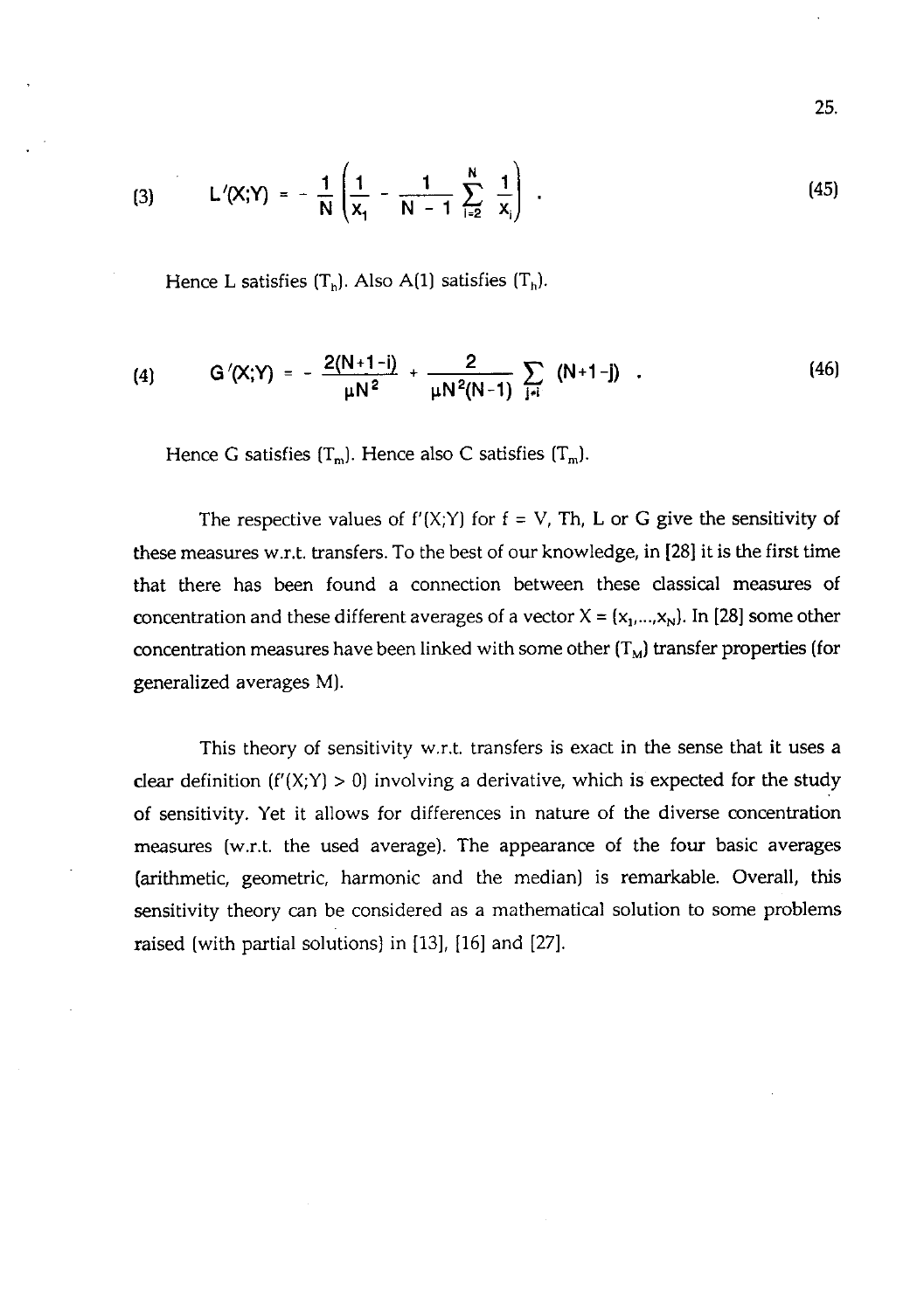#### **VI. SUMMARY AND CONCLUSION**

This review paper was dealing with various ways of describing inequality (or concentration) as is occurring in virtually every aspect of life. The emphasis here is on computer science, linguistics and information science. We underline the importance of unequal situations (as opposed to evenness studies as e.g. in biology) in these domains, e.g. in applications such as compression of databases and texts.

The Lorenz curve is introduced that gives a visual method of studying concentration. The relation with the so-called 80/20-rule is given. We also give basic principles ("axioms") that good concentration measures should satisfy, amongst which the appealing transfer principle. The paper then continues by giving examples of good concentration measures such as V (the coefficient of variation), Pratt's measure *C* and the Gini index G and their generalizations, Theil's measures Th and L and, finally, the Atkinson indices  $A(e)$  ( $0 < e < 1$ ). In this connection, the entropy formula from information theory is described and applied to aspects of compression **(d.** the Huffman compression of codes). Also the concentration aspects of the laws of Zipf and Mandelbrot are discussed. Some remarks are made about the N-dependence of these theories (i.e. the dependence on the number of sources).

The rest of the paper deals with sensitivity of concentration measures, w.r.t. transfers. New transfer principles, stronger than the classical one are introduced and we indicate which concentration measures satisfy which generalized transfer principles. A nice class of transfer principles can be defined as follows. Let f be a concentration measure and denote by  $f'(X;Y)$  the directional derivative in X (in the direction Y). Let

$$
Y = \left(1, -\frac{1}{N-1}, ..., -\frac{1}{N-1}\right) \in \mathbb{R}^N
$$

Then  $x_1 > a$  certain average of X should lead to  $f'(X;Y) > 0$ . This is the case for V with the arithmetic average, for Th with the geometric average, for L with the harmonic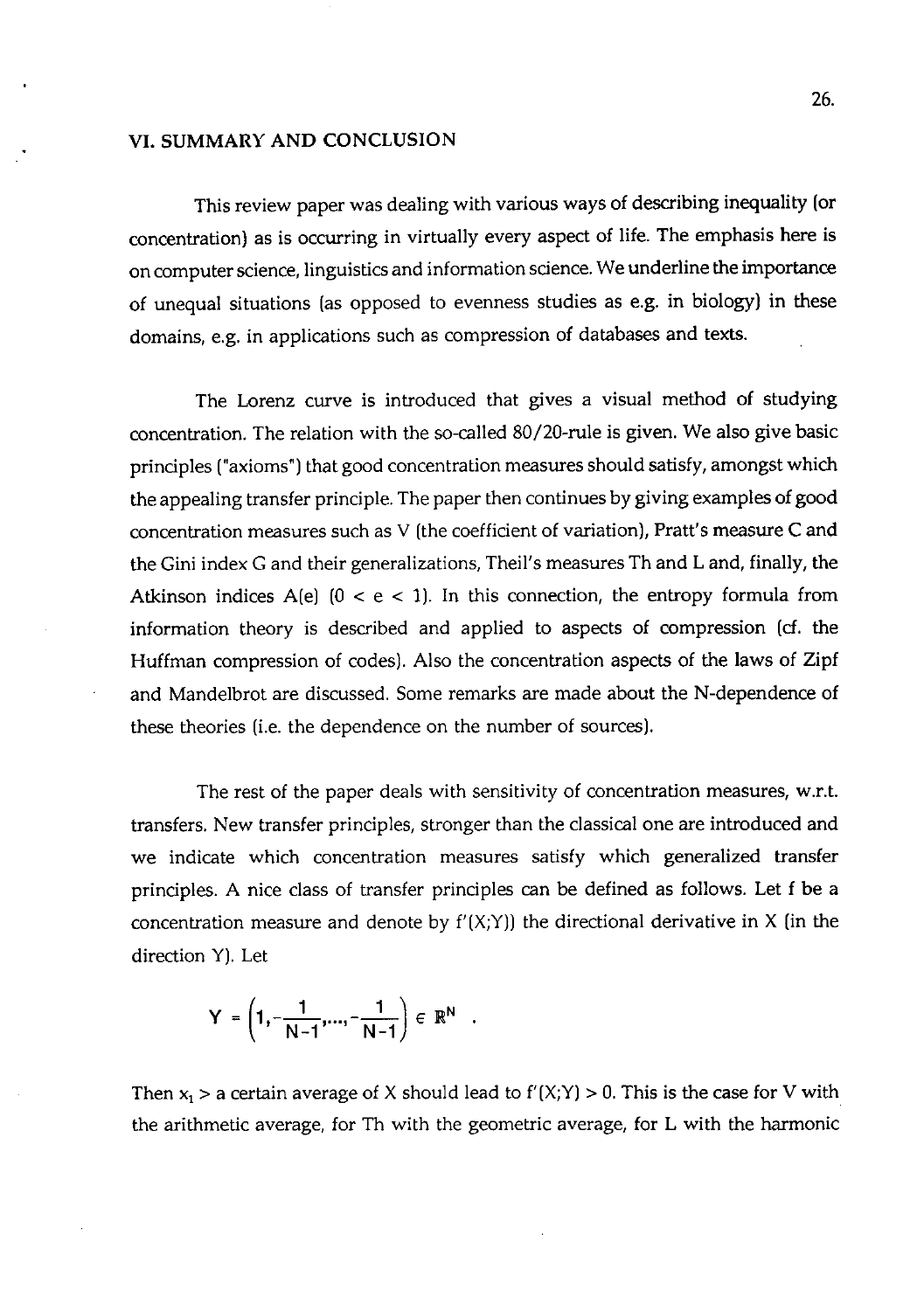average and for G and C for the median of X. The values of  $f'(X;Y)$  can be used as a measure of sensitivity of the measure f w.r.t. transfers.

The merit of this sensitivity theory for concentration measures is that it presents a clear and exact definition of what sensitivity means, yet it allows for differences in nature of the diverse concentration measures (as revealed by the use of four different averages of X).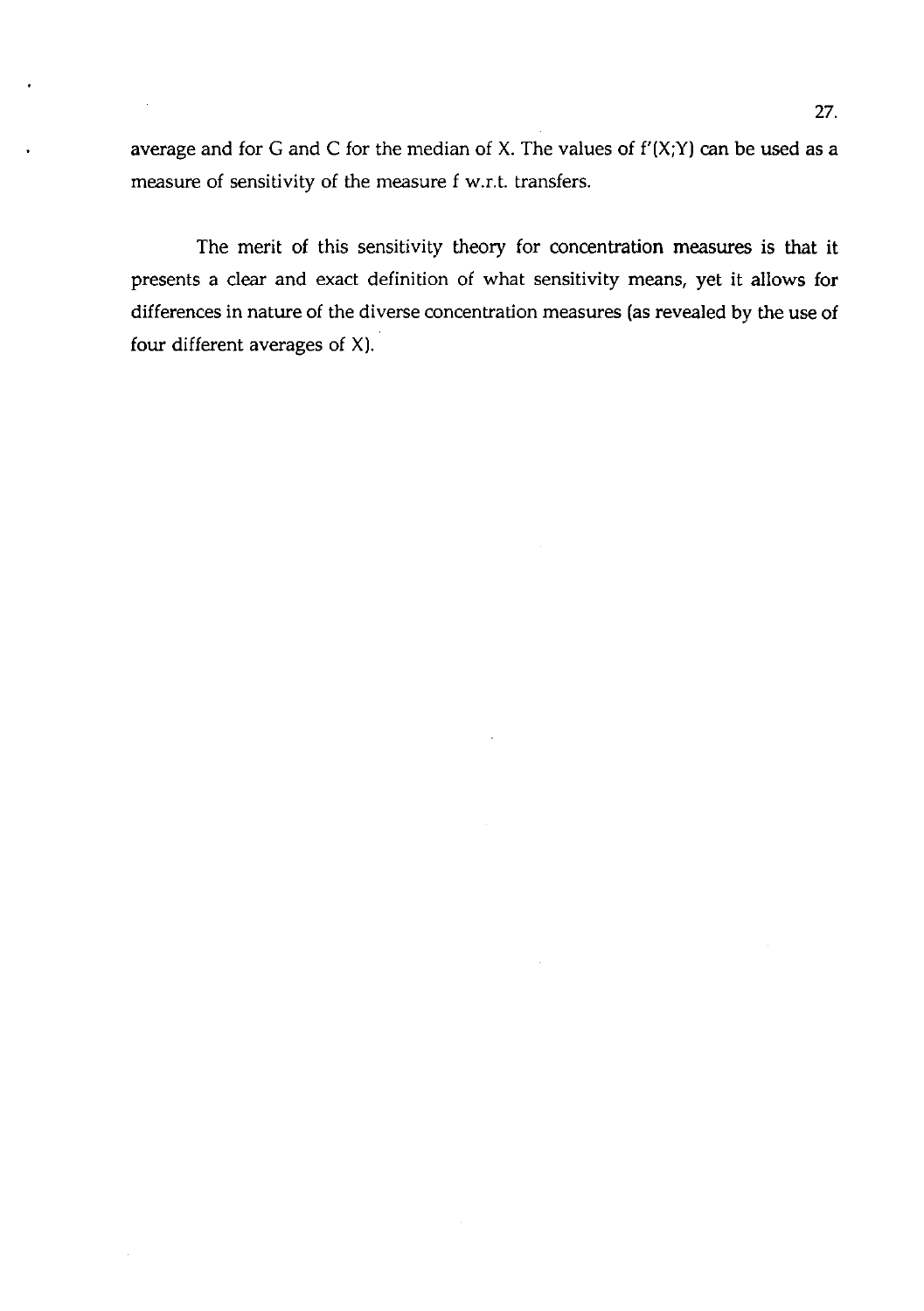#### **REFERENCES**

- [I] EGGHE, L. and ROUSSEAU, R. Introduction to Informetrics. Quantitative Methods in Library, Documentation and Information Science, Elsevier, Amsterdam, 1990.
- [2] EGGHE, L. and ROUSSEAU, R. Mathl. Comput. Modelling, 23 : 93-104 (1996).
- **[3]** MARSHALL, A.W. and OLKIN, I. Inequalities : Theory of Majorization and its Applications, Academic Press, New York. 1979.
- [4] PIGOU, L. Wealth and Welfare, Macmillan, New York, 1912.
- [5] DALTON, H. Econom. J., 30 : 348-361 (1920).
- [6] LORENZ, M.O. J. Amer. Stat. Assoc., 9 : 209-219 (1905).
- [7] HARDY, G.H.,LITTLEWOOD, J.E. and POLYA, G. Inequalities, 1st ed., 2nd. ed., Cambridge University Press, Cambridge, 1934, 1952.
- [8] MUIRHEAD, R.F. Proc. Edinburgh Math. Soc., 21 : 144-157 (1903).
- [9] EGGHE, L. and ROUSSEAU, R. J. Amer. Soc. Inf. Sci., 42 : 479489 [1991).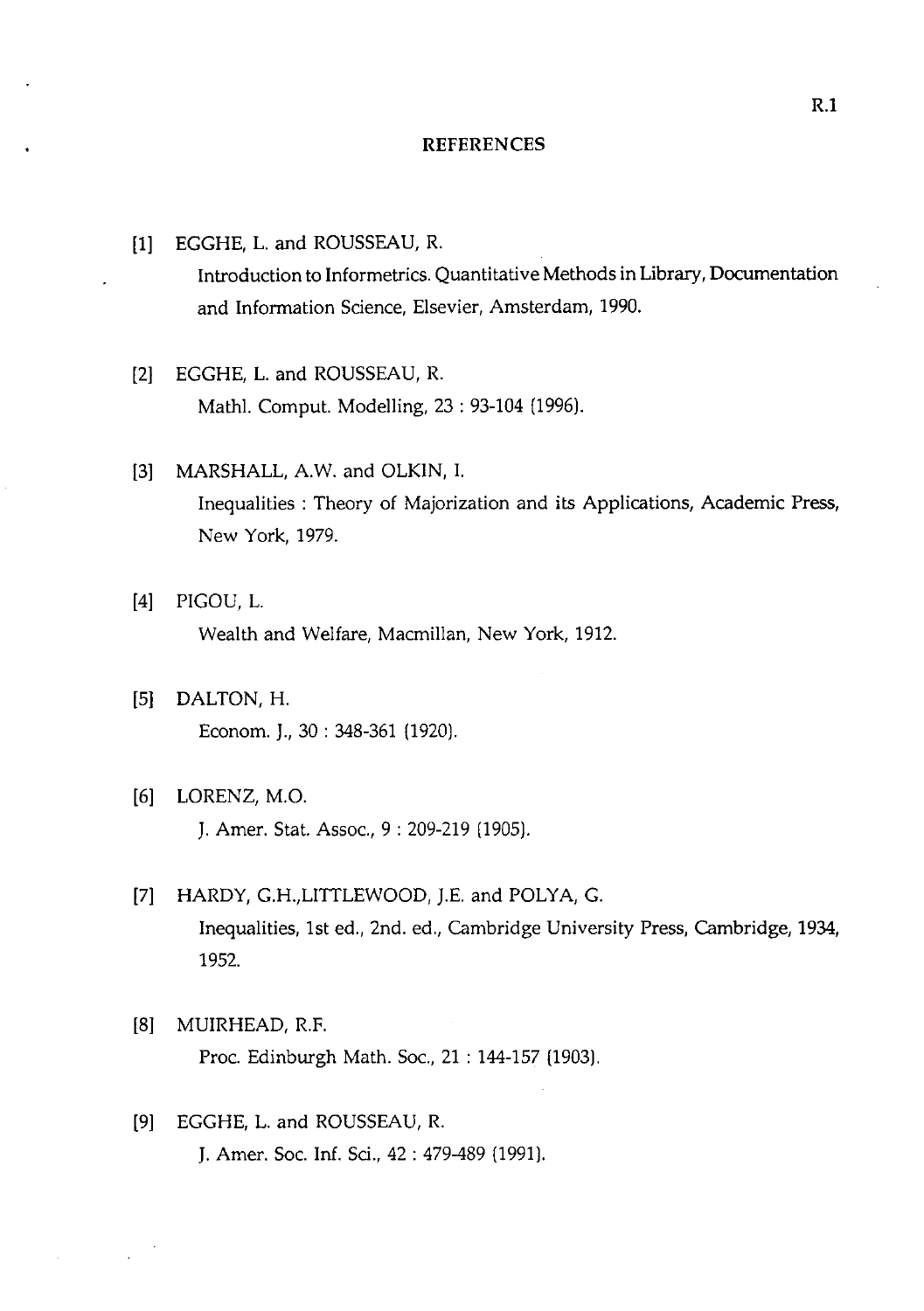### [10] GINI, C.

Giornale degli Economisti, 11 : 37 (1909).

#### [Ill PRATT, A.D.

J. Amer. Soc. Inf. Sci., 28 : 285-292 (1977).

# (121 CARPENTER, M.P.

J. Amer. Soc. Inf. Sci., 30 : 108-110 (1979).

# [13] ALLISON, P.D.

Amer. Sociol. Rev., 43 : 865-880 (1978).

#### [14] EGGHE, L. and ROUSSEAU, R.

Elements of Concentration Theory. In : Informetrics 89/90 (L. Egghe and R. Rousseau, eds.), Elsevier, 1990, pp.97-137.

# [15] THEIL, H.

Economics and Information Theory, North-Holland, Amsterdam, 1967.

#### [16] ATKINSON, A.B.

J. Econ. Theory, 30 : 244-263 (1970)

# [17] ROUSSEAU, R.

Belgian J. of Operations Res., Stat. and Comp. Sci., 32 : 99-126 (1992).

### [I81 HUFFMAN, D.A.

Proc. of the IRE, 40 : 1098-1101 (1952).

# [19] STORER, J.A.

Data Compression. Methods and Theory, Computer Science Press, Rockville, 1988.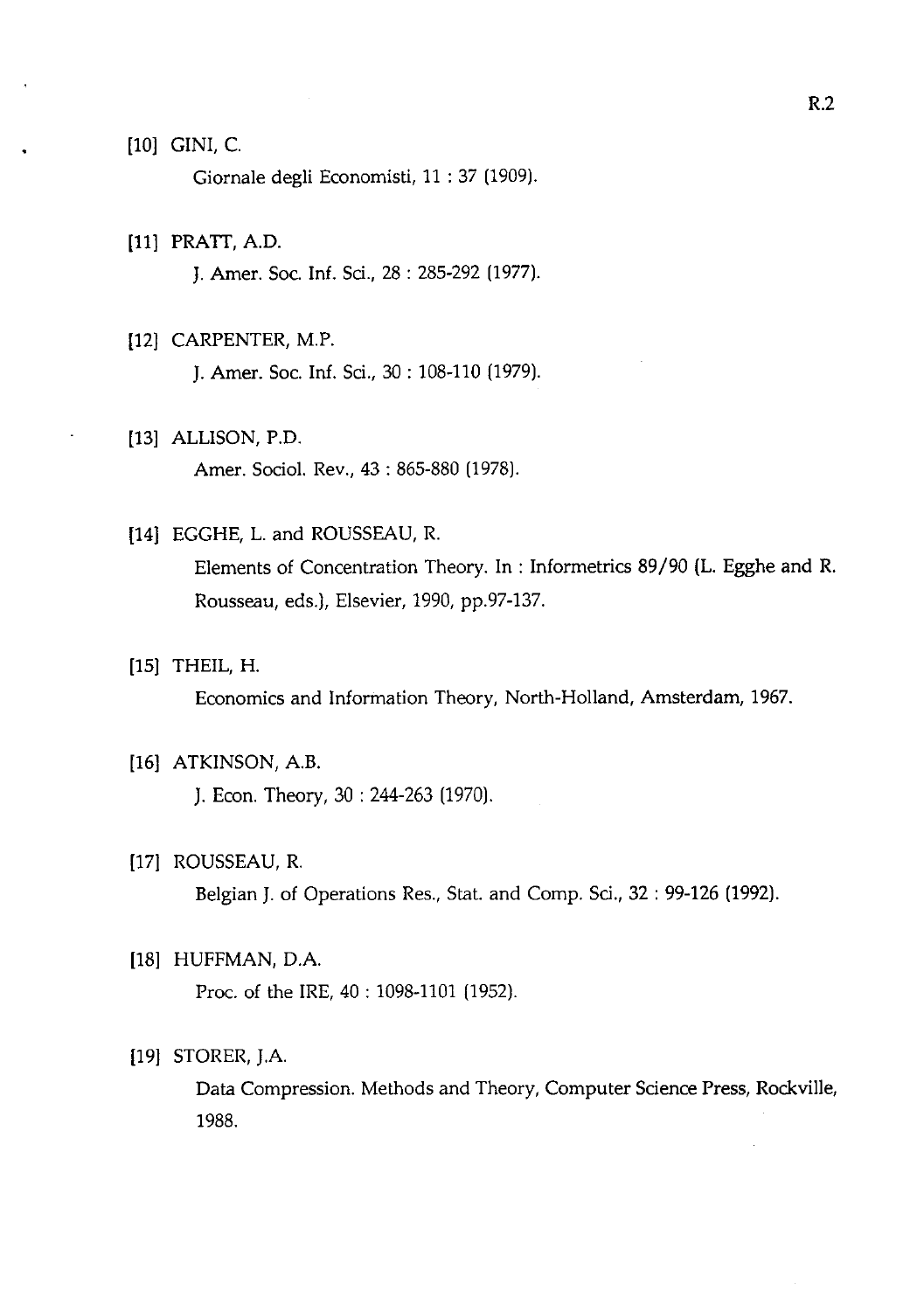# [20] EGGHE, L. and VERAVERBEKE, N.

Int. J. of Scientometrics and Informetrics, 1 : 183-193 (1995).

### [21] ZIPF, G.K.

Selected Studies of the Principle of relative Frequency in Language, **Harvard**  University Press, Cambridge, 1932.

## [22] ZIPF, G.K.

The Psycho-Biology of Language : an Introduction to dynamic Philology, Houghton Mifflin, 1935. Reprinted by MIT-Press, Cambridge, 1965.

# [23] EGGHE, L.

J. Amer. Soc. Inf. Sci., 38 : 288-297 (1987).

# [24] MANDELBROT, B.

Word, 10: 1-27 (1954).

### [25] MANDELBROT, B.

The fractal Geometry of Nature, Freeman, New York, 1977.

# [26] EGGHE, L.

Scientometrics, 25 : 167-191 (1992).

# [27] ALLISON, P.D.

Soc. Stud. of Sci., 10 : 163-179 (1980)

# [28] EGGHE, L. and ROUSSEAU, R. Inf. Proc. and Manag., 31 : 511-523, 1995.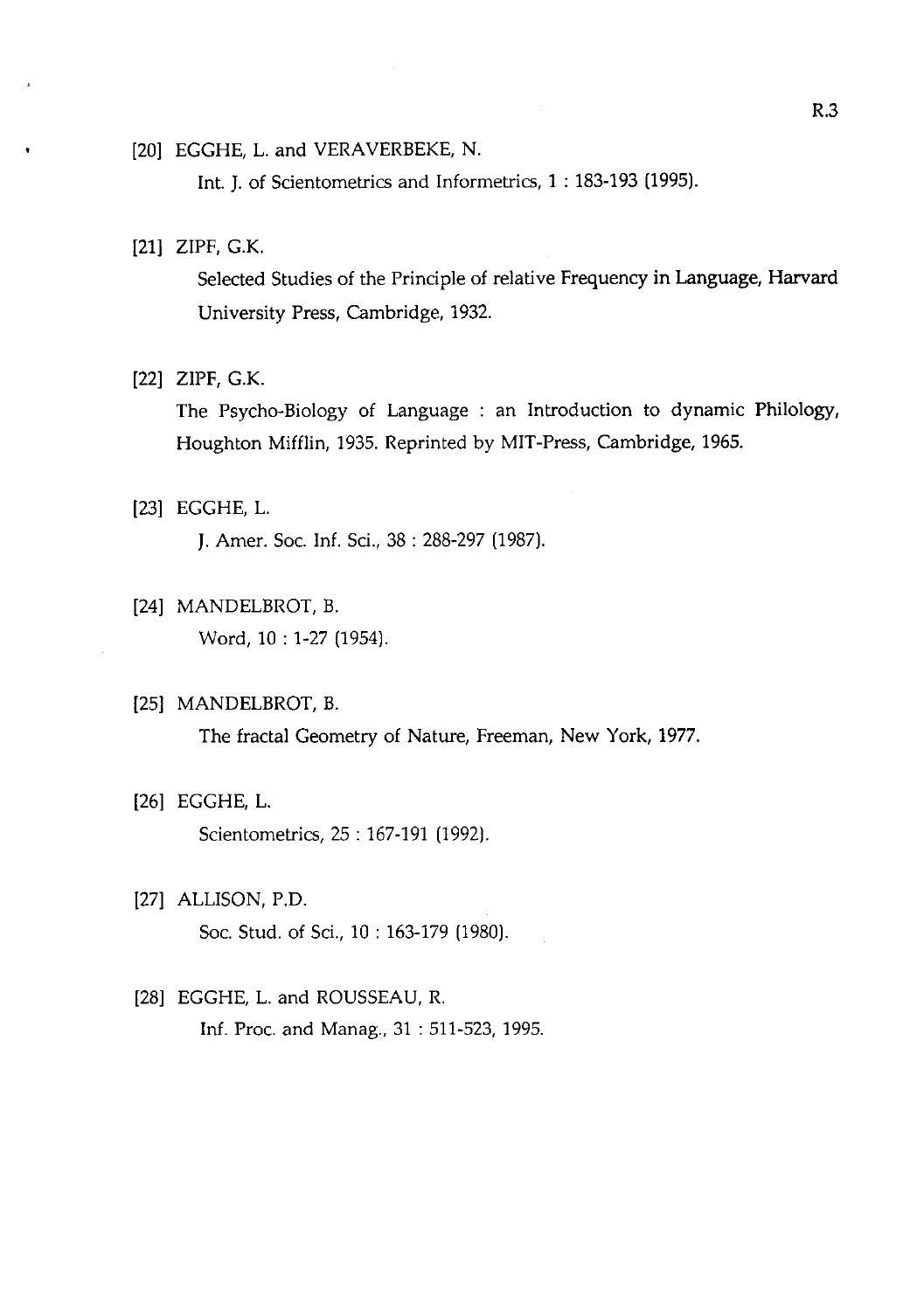# SUGGESTIONS FOR BASIC READINGS

### ALLISON, P.D.

Measures of Inequality. American Sociological Review, **43** : 865-880 (1978).

#### ARNOLD, B.C.

Majorization and the Lorenz Order : a Brief Introduction, Springer-Verlag, Berlin, 1987.

## EGGHE, L. and ROUSSEAU, R.

Introduction to Informetrics. Quantitative Methods in Library, Documentation and Information Science, Elsevier, Amsterdam, 1990.

# GINI, C.

Memorie di Metodologia Statistica, Vol.1 : Variabilità e Concentrazione, Libreria Eredi Virgilio Veschi, Rome, 1955.

#### HARDY, G.H., LITTLEWOOD, J.E. an,d POLYA, G.

Inequalities, 1st ed., 2nd ed., Cambridge University Press, Cambridge, 1934, 1952.

# LAMBERT, P.J.

The Distribution and Redistribution of Income : a Mathematical Analysis; sec.ed., Manchester University Press, Manchester, 1993.

## MAGURRAN, A.

Ecological Diversity and its Measurement, Chapman and Hall, London, 1991.

#### MARSHALL, A.W. and OLKIN, I.

Inequalities : Theory of Majorization and its Applications, Academic Press, New York, 1979.